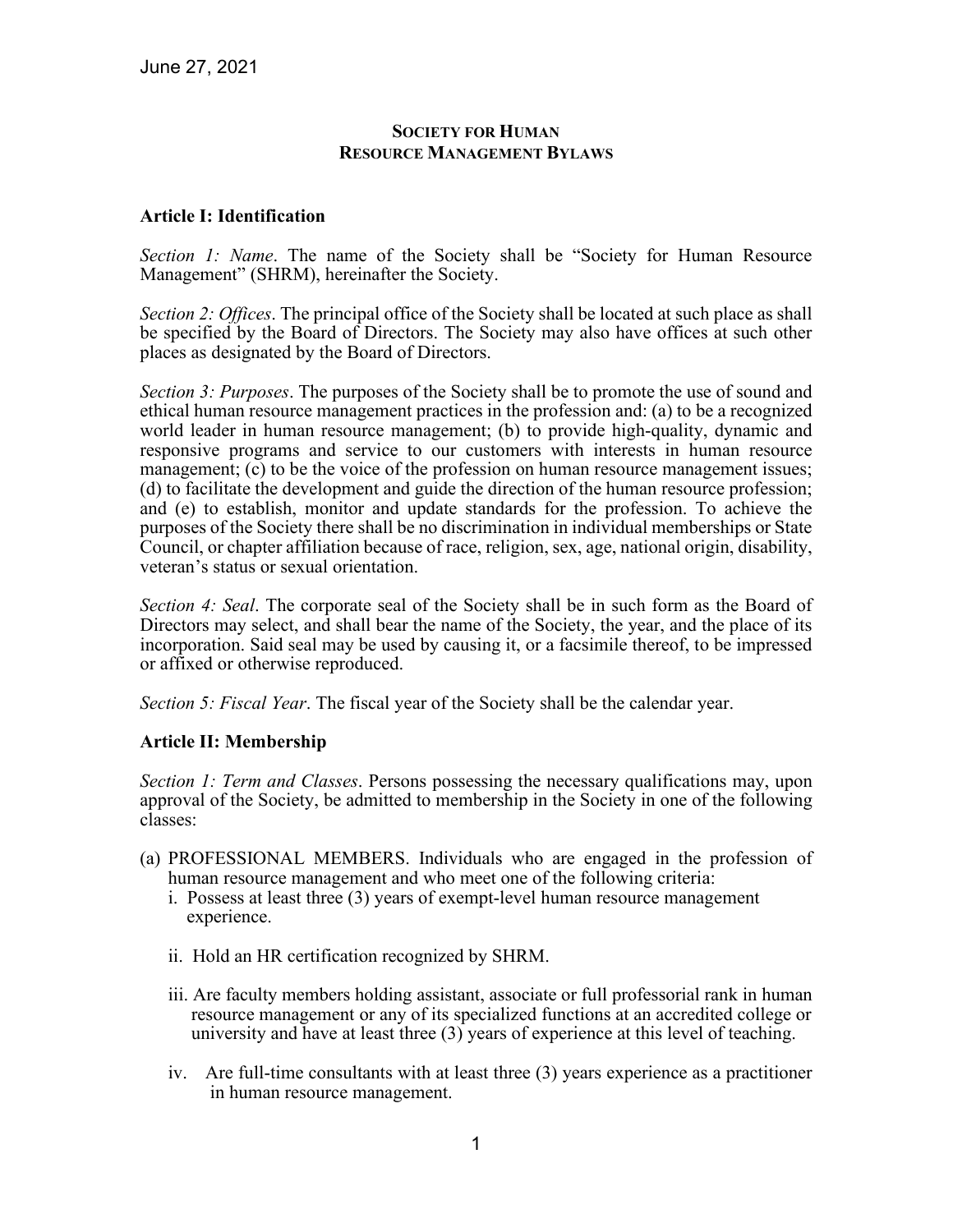- v. Are full-time attorneys with at least three (3) years experience in counseling and advising clients on matters relating to the human resource profession. Professional Members may vote and hold office in the Society.
- (b) GENERAL MEMBERS. Individuals who are engaged in the profession of human resource management in an exempt position but do not meet the requirements of Professional Membership. Members of this class have the right to vote, but may not hold office in the Society.
- (c) ASSOCIATE MEMBERS. Individuals in non-exempt human resource management positions, plus persons who do not meet the qualifications of the other classes of membership, but who are interested in the field of human resource management. Associate Members have no vote and may not hold office in the Society.
- (d) LIFE MEMBERS. Individuals qualifying as Life Members, upon approval of The Board of Directors may, by a two-thirds (2/3) vote, be admitted to Life Membership in the Society as an Honorary Life or Professional Life Members. Life Membership will be conferred on each Past Chair of the SHRM Board in appreciation of service and leadership to the Society. There shall be no annual dues applicable to these classes of membership.
	- i. Honorary Life Membership may be conferred to individuals who are deemed to be outstanding in the field of human resource management, operations or research. Honorary Life Members shall be entitled to all privileges of membership except the right to vote or hold office in the Society.
	- ii. Professional Life Membership may be conferred on individuals who have rendered long and outstanding volunteer or other service to the Society. Individuals may be nominated for this category through their work with a state council, chapter or other activity of service to the Society. Professional Life Members shall be entitled to all rights and privileges of General Members.
	- iii. Past Chair Life Members shall be entitled to all privileges of Professional Members.
- (e) RETIRED MEMBER. A current Society member, in the Professional, General, or Special Expertise class of membership, who has retired from active full-time employment may apply to the Society for Retired Membership. . Retired Annual Members shall have no vote, and may not hold office in the Society. The individual may either pay an annual retire member fee or a one-time fee equal to three times the fee of annual the annual membership fee for a Professional, General, or Special Expertise class of membership.
- (f) STUDENT MEMBERS. Individuals may be granted student membership provided they meet the criteria as outlined below. They shall have no vote, and may not hold office in the Society.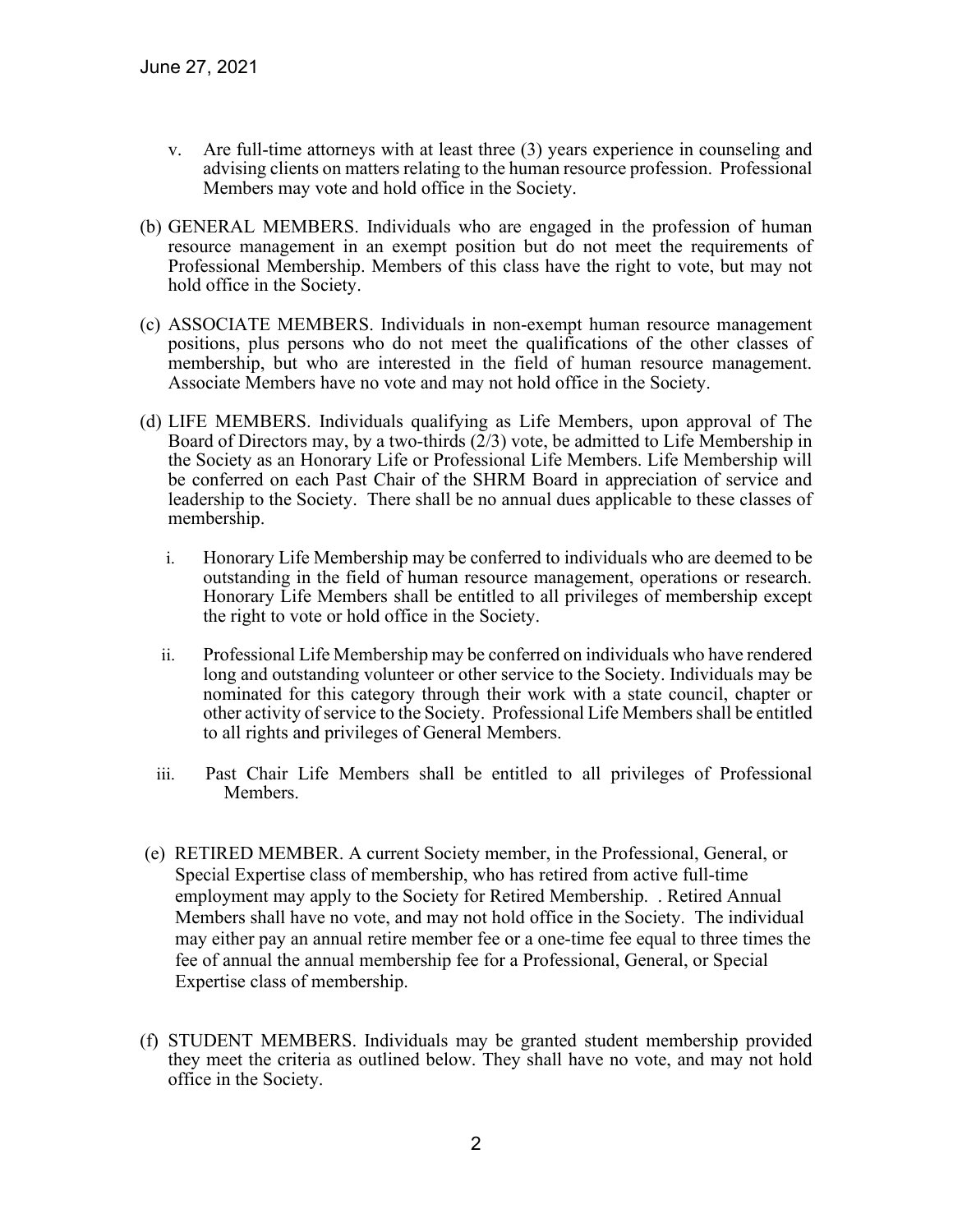- i. Student is currently enrolled in a degree-seeking program. Student shall provide proof of enrollment in a college or university to qualify for student membership.
- ii. Student's coursework, taken or planned, supports an interest in Human Resource Management or a related degree program.
- iii. Student membership will be limited to six (6) years from initial start date. A fulltime student enrolled in a graduate degree program may apply for an additional (2) years of student membership. A student member cannot have previously held professional membership. Upon graduation or academic withdrawal, student member must convert to professional membership during the next renewal cycle.
- iv. Students holding any form of a current SHRM Professional, Associate, Retired, Global or General Membership are not eligible to convert to student membership.
- (g) GLOBAL MEMBERS. Individuals residing outside of the United States who qualify for Professional, General, Associate or Special Expertise Membership, but who elect instead to be a Global Member. Global Members have no vote and may not hold office in the Society. Global Members shall be entitled to access to certain Society publications via the Internet (or other electronic vehicles), and to member discounts for certain Society products and services, and to certain other benefits, all as determined by the Society Board of Directors.
- (h) SPECIAL EXPERTISE MEMBERS. Individuals whose unique expertise, credentials, and experiences are determined by the Governance Committee to be beneficial to the Society. Special Expertise Members shall become members only upon invitation of the Governance Committee. Special Expertise Members may vote and hold office in the Society.
- (i) ENTERPRISE MEMBERS. Enterprise memberships may be conferred as determined by the Society's President/CEO. Neither an Enterprise Member nor any employee of an Enterprise Member shall have the right to vote or hold office in the Society.

*Section 2: Approval of Membership*. Application for membership shall be made in writing (printed or electronic) on a form provided by the Society. The President/CEO or his/her designate shall resolve any questions as to membership eligibility or membership status; provided that all Special Expertise Members shall become members only upon invitation of the Governance Committee.

*Section 3: Membership Dues*. The amount of the annual dues for all classes of members shall be determined by a majority vote of the then entire number of voting Directors.

(a) PROFESSIONAL, GENERAL, ASSOCIATE, RETIRED ANNUAL, STUDENT, GLOBAL, ENTERPRISE, AND SPECIAL EXPERTISE MEMBERSHIP DUES. The amount and effective date of dues for Professional, General, Associate, Retired Annual, Student, Global, Enterprise, and Special Expertise Members shall be determined annually by the Board of Directors. Notwithstanding the above, the President/CEO, after approval from the Executive Committee and due consideration for the long-term budgetary impact such programs may have, may establish discounted dues structures as part of special membership programs offered for the purpose of increasing SHRM membership.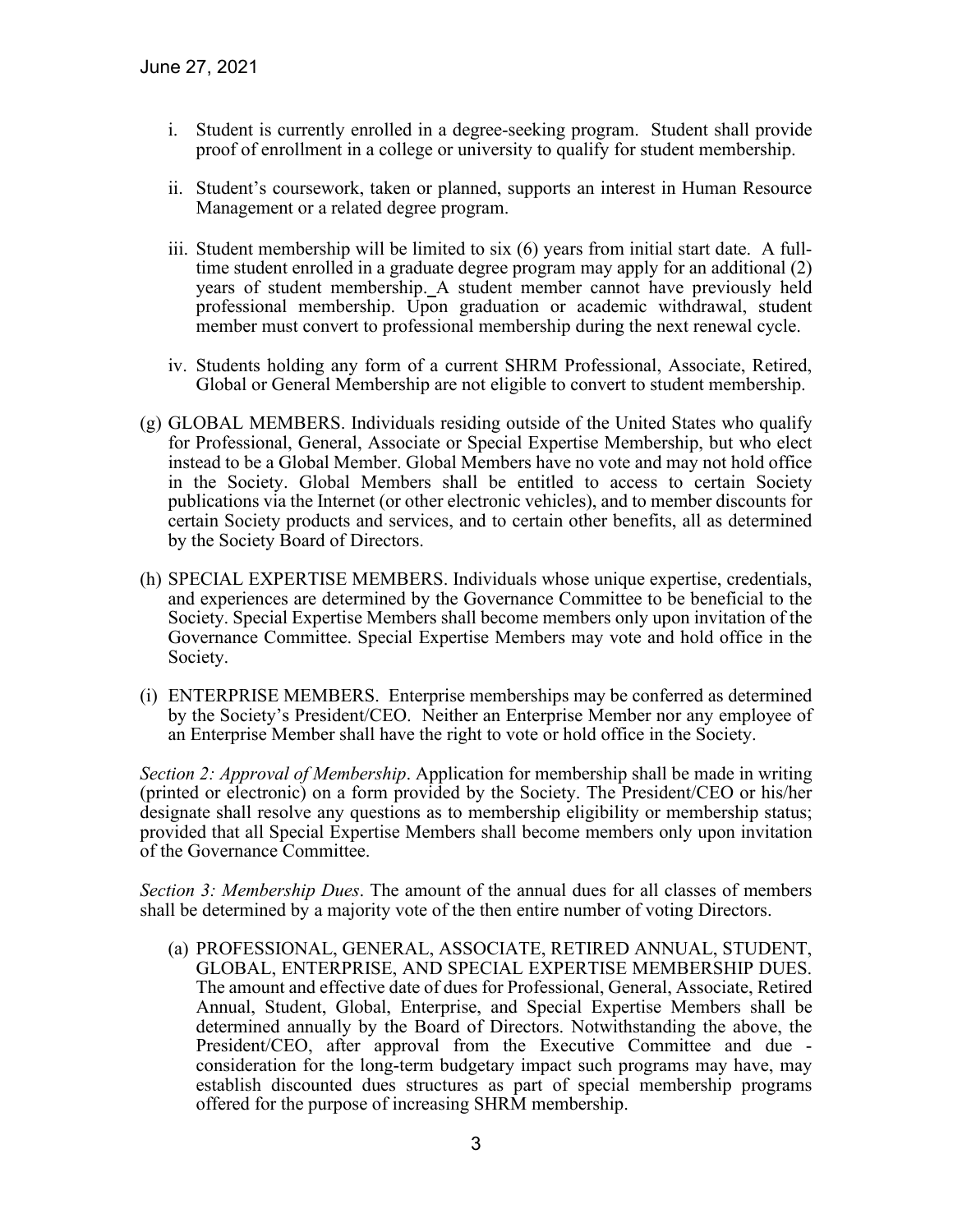(b) RETIRED LIFE MEMBER DUES. The dues for Retired Life Members shall be a one-time payment equal to three (3) times the amount of annual dues for Professional, General, Associate, and Special Expertise Membership at the time of application. Payment in full must be made during the year of application.

*Section 4: Membership Voting Status*. A member with voting privileges shall be entitled to vote as a member in good standing provided that the member's dues have been paid.

### *Section 5A: Membership Discipline*

- (a) GROUNDS. Any member may be disciplined in accordance with the procedures herein for actions which discredit or embarrass the profession or the Society, violate the Society Bylaws, or are otherwise not in the best interests of the Society. A member remains subject to discipline under this Article II, Section 5A even after resignation, expiration or other termination of Society membership, if he or she was a member when they were first notified of a complaint having been made against them under this Article II, Section 5A. To constitute grounds for membership discipline under these bylaws, the action must have occurred while the person in question was a member of the Societyand have resulted in a criminal conviction or civil judgment entered within three (3) years of the matter being referred to the Ethics Officer pursuant to a written complaint.
- (b) ETHICS OFFICER. The President/CEO shall appoint an Ethics Officer as the staff person responsible for administration of these member discipline procedures. The Ethics Officer is not charged with seeking out member misconduct; rather the Ethics Officer is charged withresponding to information concerning member misconduct that has resulted in a criminal conviction or civil judgment when such information is brought to his/her attention.

#### (c) MEMBER COMPLAINT AND INITIAL REVIEW.

All complaints requesting member discipline must be made by a SHRM member and shall be referred to the Ethics Officer.

ii. The Ethics Officer shall determine initially whether the complaint is eligible to be considered under these procedures [i.e., is it against an SHRM member and does it meet the ripeness criteria of Section 5A(a) above.] If the complaint is not so eligible, the Ethics Officer shall timely notify the complaining party that the complaint is not eligible for further consideration If the complaint is determined to be eligible for consideration, the Ethics Officer shall present the matter to the Review Committee as provided below.

iii. If the Ethics Officer determines that any complaint brought to him/her meets the ripenesscriteria of Section 5A(a) above, he/she shall timely refer the matter to the Review Committee with a written report containing all facts as well as the criminal conviction or civil judgment establishing the ripeness of the matter for consideration by the Review Committee.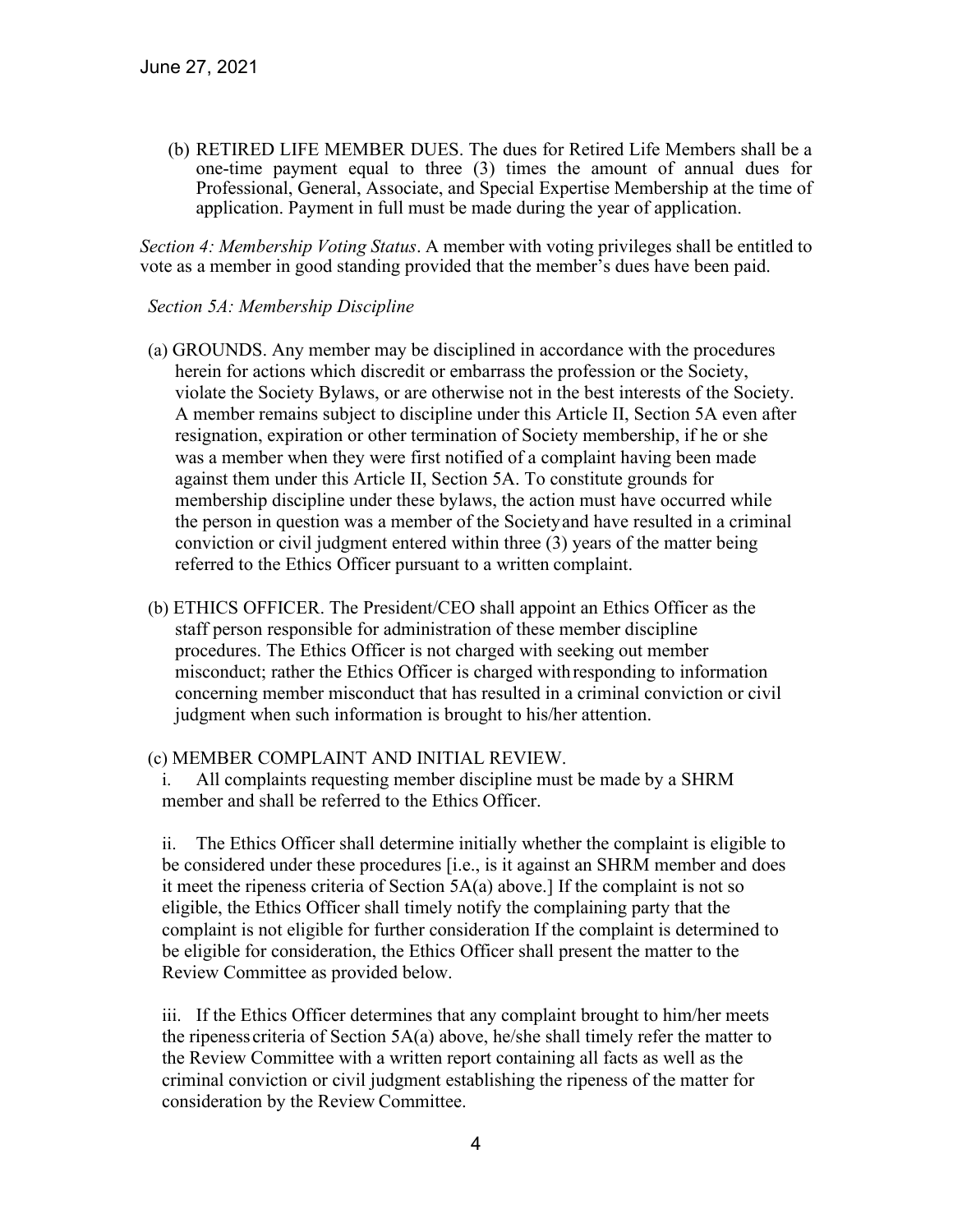## (d) CONSIDERATION BY REVIEW COMMITTEE.

i. Upon receipt of a report from the Ethics Officer under subsection (c)(iii) , the Review Committee shall determine whether the matter warrants further hearing or is of such a de minimus nature that it should forthwith be dismissed. If the Review Committee determines that the matter is de minimus in nature, it shall dismiss the complaint and notify the complainant and respondent inwriting.

ii. If the Review Committee determines that the matter should receive further hearing, it shall refer the matter to the Hearing Committee of the Society (the "Hearing Committee") in the form of a written report of the Review Committee's findings, and shall copy the Board of Directors on such report.

- (e) HEARING. Upon receipt from the Review Committee of a written report as set forth in 5A(d)(ii) above, the Hearing Committee shall conduct a hearing at which the respondent will have the right to be present with or without counsel. Respondent shall be given at least sixty (60) days notice of the hearing. The Hearing shall be conducted within one hundred twenty (120) days of the Hearing Committee's receipt of the report from the Review Committee, unless the respondent agrees to a later date for the hearing. The Society's Counsel, or in his/her absence such other counsel as may be appointed by the Chair, shall attend the hearing to assist the Hearing Committee, but shall not be a member of such Committee.
- (f) DECISION. After the hearing, the Hearing Committee shall either dismiss the complaint or impose discipline; and written notice of such decision shall be given to the complainant and the respondent within 30 days after the conclusion of the hearing. In determining the appropriatepenalty, which may include but not be limited to suspension, expulsion or restitution, the Hearing Committee shall consider factors such as the nature of the criminal conviction (if any) and/or the nature of the civil judgment involved; whether the actions consist of a repeated course of conduct as opposed to a single event; whether the Society or third parties were harmed; whether the member has taken or has agreed to take corrective action; and whether the member has been suspended or otherwise disciplined by the Society in the past.
- (g) As needed, the Board of Directors shall appoint members to serve on a Review Committee and members to serve on a Hearing Committee. No person who served on the Review Committee forthe particular complaint may serve on the Hearing Committee. An individual may be appointed to serve any number of consecutive terms as a member of either the Review Committee or the Hearing Committee.

## *Section 5B: SHRM Certificant Sanctions*

(a) For as long as the SHRM Board of Directors has approved these Article II, Section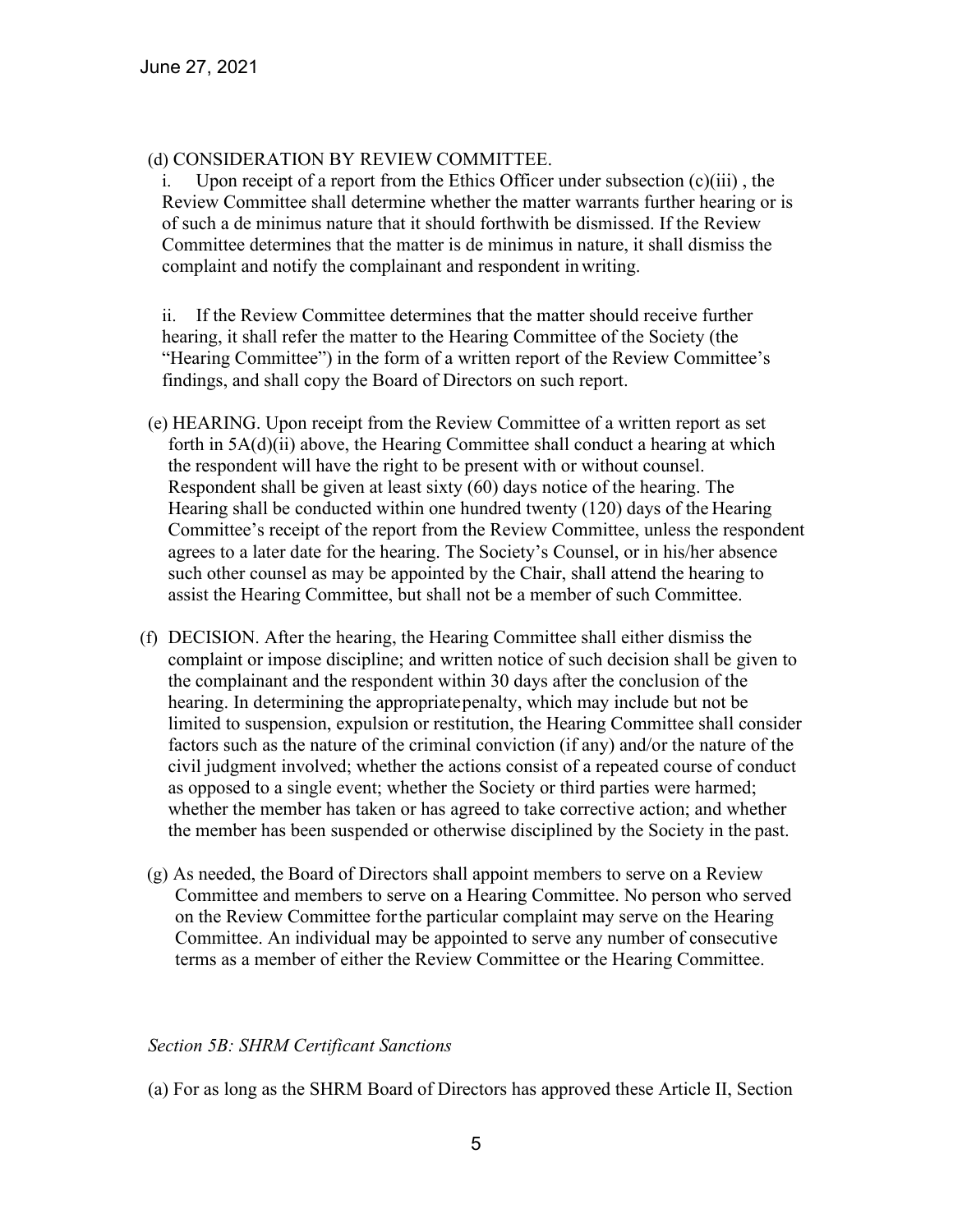5B procedures as being those applicable for considering or imposing sanctions on those holding a SHRM certification (i.e., SHRM-CP or SHRM-SCP), hereafter a "Certificant," all Certificants shall be subject to sanction under the same procedures as those set forth for SHRM member discipline at Article II, Section 5A above, except as follows:

- (i) A complaint against a Certificant can be brought regardless of whether the Certificant is a SHRM member, and can be brought by any other Certificant or by any other individual, regardless of whether the complainant is a SHRM member.
- (ii) The grounds for sanction of a Certificant are as follows: (aa) conviction of a felony or other crime of moral turpitude under federal or state law (or equivalent non-US law); (bb) gross negligence or willful misconduct in the performance of HR services, or other unethical or unprofessional conduct based on demonstrable and serious violations of the SHRM Code of Ethics; or (cc) fraud, misconduct or misrepresentation in the application, examination for, or maintenance of the SHRM certification or other professional HR credential.
- (iii) To constitute grounds for Certificant sanction under these bylaws, the action must have occurred while the Certificant was a Certificant (or was applying or had applied for such status) and have either (i) occurred within three (3) years of the matter being referred to the Review Committee of the Society (the "Review Committee") or (ii) resulted in a criminal conviction or civil judgment entered within two (2) years of the matter being referred to the Review Committee.
- (iv) Upon receipt of a Complaint the Ethics Officer shall determine initially whether the complaint is eligible to be considered under these procedures [i.e., is it against a Certificant and does it meet the ripeness criteria of Section  $5B(a)(iii)$  above.]
- (v) In the case where the Ethics Officer has dismissed a complaint against a Certificant under Section 5A(c)(iii)(aa) above on the basis that even if true, the complaint would not merit consideration of Certificant sanction, he/she shall copy the SHRM Certification Commission with the written monthly report he/she sends to the Review Committee concerning such dismissal. The Ethics Officer shall also develop, for review and approval by the Review Committee, a list of objective criteria to be used in determining whether a complaint against a Certificant, if true, would or would not merit consideration of Certificant sanction; and the Ethics Officer shall provide a copy of such list, as approved by the Review Committee, to the SHRM Certification Commission.
- (vi) In the case of a complaint against a Certificant, references in Article II, Section 5A above to whether a matter "merits consideration of member discipline" or whether "probable cause exists that the actions in question merit discipline" shall be taken to refer to "Certificant sanction" instead of ("member discipline."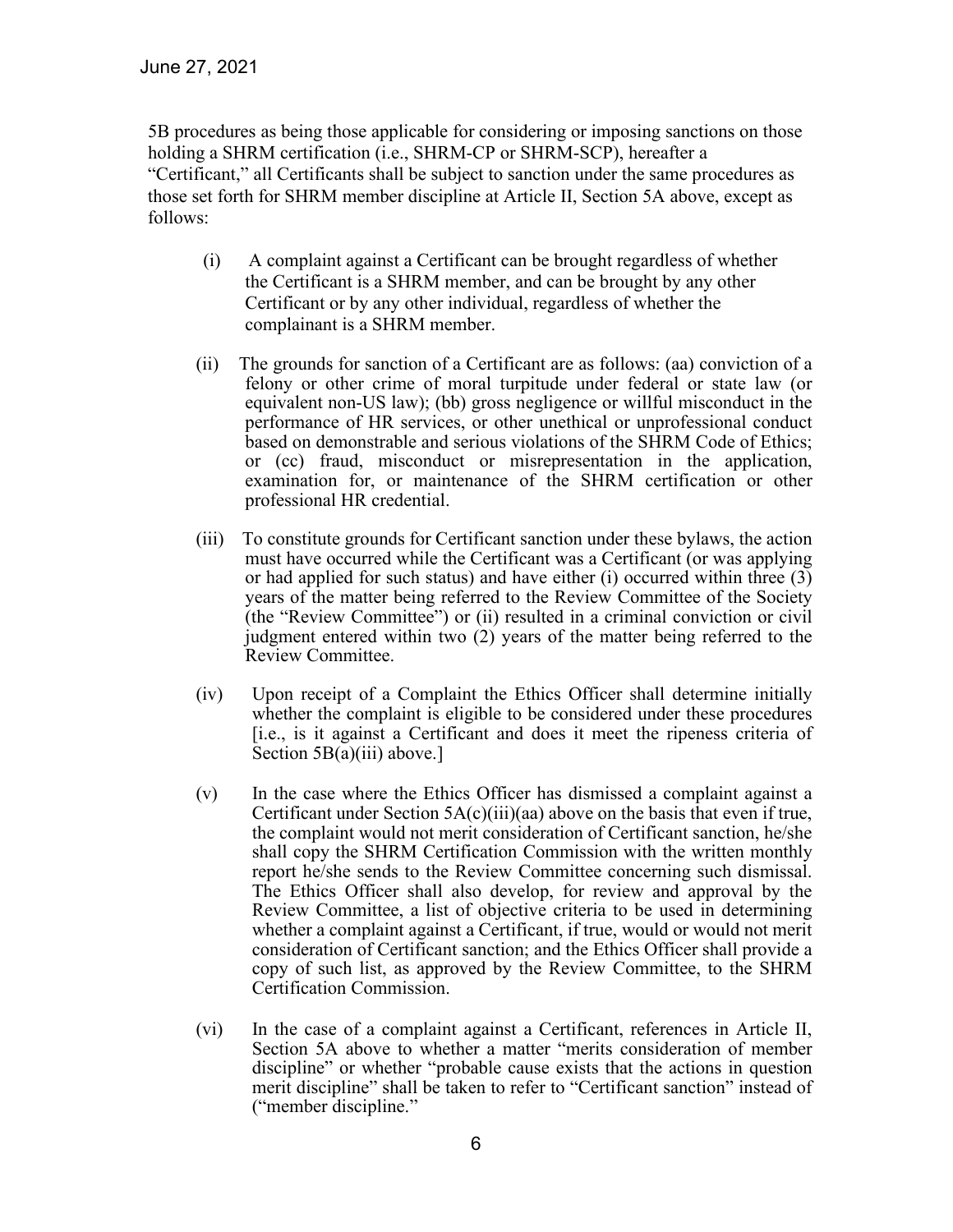- (vii) In the case of a complaint against a Certificant, the sanctions may include, without limitation; (aa) a letter of reprimand; (bb) suspension of Certificant's SHRM certification for a designated period of time; or (cc) termination of Certificant's SHRM certification. In imposing any sanction on a Certificant the Hearing Committee would utilize guidelines provided to it by the SHRM Certification Commission; and the Hearing Committee would report in writing to the SHRM Certification Commission any sanctions imposed at the same time that the Hearing Committee informs the Certificant of such sanctions.
- (viii) A SHRM member who is a Certificant may be subjected to member discipline and Certificant sanction under these bylaws in a single proceeding, in which case such proceeding could result in both member discipline and Certificant sanction.

(b)The SHRM Certificant Sanctions procedures in this Article II, Section 5B apply only to Certificants; any issues or disputes concerning eligibility for an applicant to obtain a SHRM certification shall be resolved by the SHRM certification division.

## **Article III(a): Membership Advisory Council**

*Section 1: Structure and Composition*. The Membership Advisory Council (MAC) will be composed of one (1) representative elected by and from each of the respective Regional Councils; eligible representatives must be current State Council Directors or former State Council Directors whose most recent term of service in such role concluded not longer than one year prior to their election to the MAC. The MAC will be supported by Society staff and will have no governing body. The Membership Advisory Council will be an integral part of the Society, will not be a separate legal entity, and will have no separate budget. Effective January 1, 2018, each elected representative shall serve one non-renewable two (2) year term, except as provided for herein for the 2018 calendar year only. It is desirable that the terms of the MAC representatives shall be staggered as nearly as is practical so that all representatives are not serving concurrent terms, however the achievement of equally staggered terms is not mandatory. To achieve this staggering, in 2017 the Society shall identify no more than three (3) Regional Councils each of whose representatives to the 2018 MAC shall be elected for one non-renewable one (1) year term commencing on January 1, 2018. In 2019 and thereafter, however, all MAC representatives shall be elected for non-renewable two (2) year terms. Any MAC representative may be removed from the MAC by the SHRM Board Chair or his/her designee for actions deemed to be not in the best interest of the Society.

*Section 2: Purposes*. The purposes of the Membership Advisory Council shall be to serve as an interface between the Society's volunteer leaders and the Board of Directors. In particular, the Membership Advisory Council will provide strategic input from the membership to the Society Board of Directors and feedback from the Society Board of Directors to the membership. The Membership Advisory Council shall also provide operational input to the Society, and shall receive operational feedback from the Society to help the Society provide optimum leaders.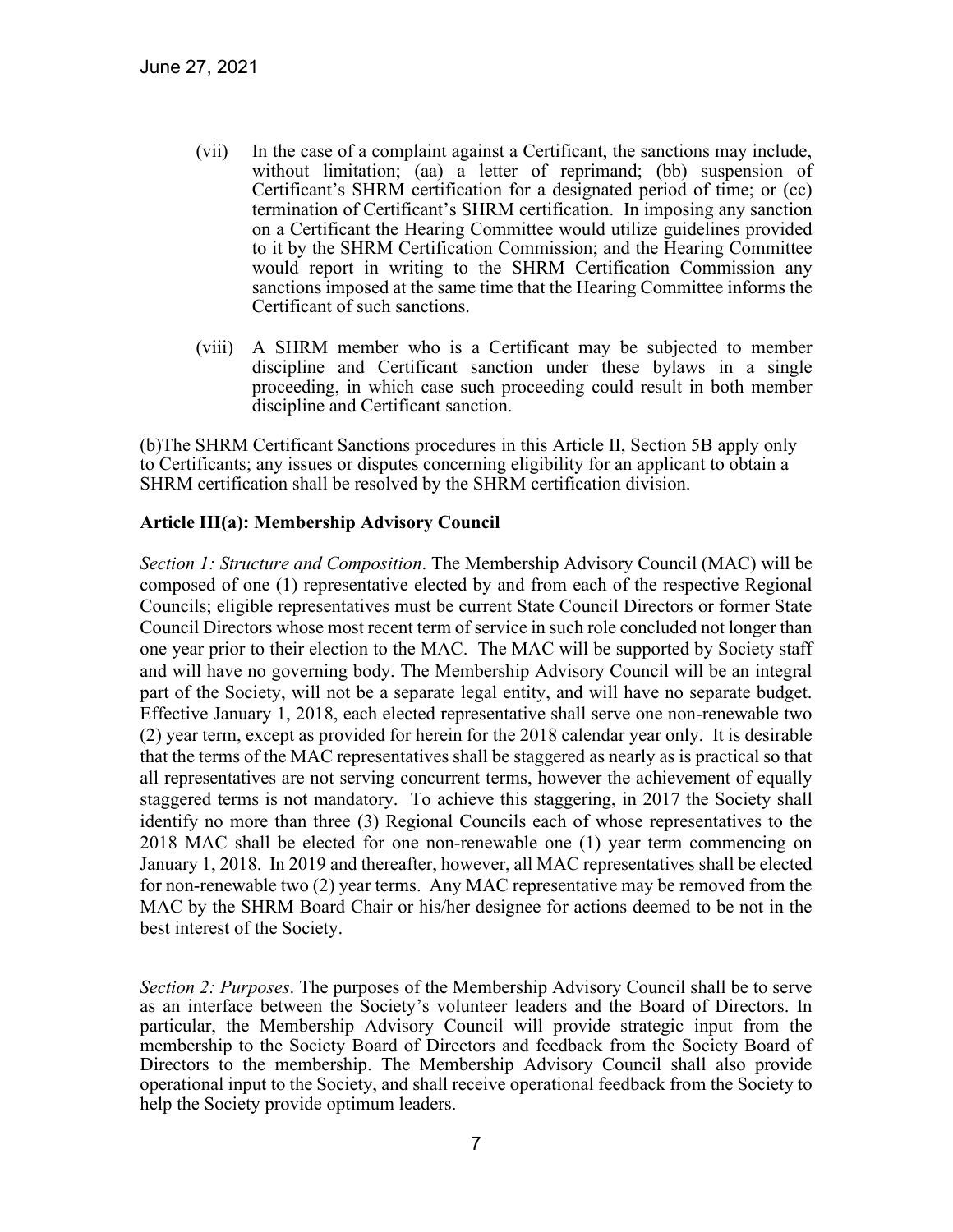*Section 3: Meetings*. The Membership Advisory Council will meet at least two (2) times each year. These meetings will take place in conjunction with the June and November meetings of the Society Board of Directors. All meetings of the Membership Advisory Council will be facilitated by Society staff.

*Section 4: Reporting to the Society Board of Directors*. The Membership Advisory Council shall report to the Society Board of Directors on its activities in accordance with procedures set forth by the Chair of the Society Board of Directors.

## **Article III(b): Regional Councils**

*Section 1: Number, Structure, and Composition*. There shall be five (5) Regional Councils for the United States of America and the Caribbean Atlantic and Asia Pacific Island chapters (as of August 1, 2006), each covering a geographic area as defined by the Society Board of Directors. The Regional Councils will be an integral part of the Society, will not be separate legal entities, will not be separately incorporated, and will have no separate budget. The Regional Councils will be composed of their respective current State Council directors, will be supported by Society staff, and will have no governing body.

*Section 2: Purposes*. The purposes of the Regional Councils shall be to provide an organized structure for members of the Society to enable them to work together and provide input to the Society Board of Directors, through the Membership Advisory Council, to address issues of interest such as best practices, to provide channels of communication on human resource management issues, and to promote the purposes of and membership in the Society.

*Section 3: Meetings*. Each Regional Council shall hold a minimum of two (2) meetings per year. All meetings of the Regional Council will be facilitated by the Society staff.

*Section 4: Reporting to the Society Board of Directors*. Each Regional Council will have one (1) representative on the Membership Advisory Council which shall report to the Society Board of Directors on its activities in accordance with procedures set forth by the Chair of the Society Board of Directors.

## **Article IV: State Councils**

*Section 1: Number, Structure, and Composition*. There shall be one (1) council for each state of the United States and for each other area designated by the Society Board of Directors. Such councils shall be called "State Councils." Each State Council shall be a separate legal entity from the Society. Each State Council shall be exempt from federal and state income tax. The composition of each State Council shall be as set forth in its Bylaws as described in Section 3 below; notwithstanding the foregoing, membership in the State Council shall be limited to only those individuals who serve on the State Council itself (e.g., due to their status as the president of a chapter in the state, as any type of Director, Director-Elect, Past Director, Secretary, Treasurer, etc.).

*Section 2: Purposes*. The purposes of State Councils shall be to provide a structure for members to consult together concerning the affairs, activities, and needs of the Society in the state (or area, as designated by the Society Board of Directors) and to adopt programs within the state (or area, as designated by the Society Board of Directors) which will promote the progress and welfare of the Society as a whole, including, without limitation,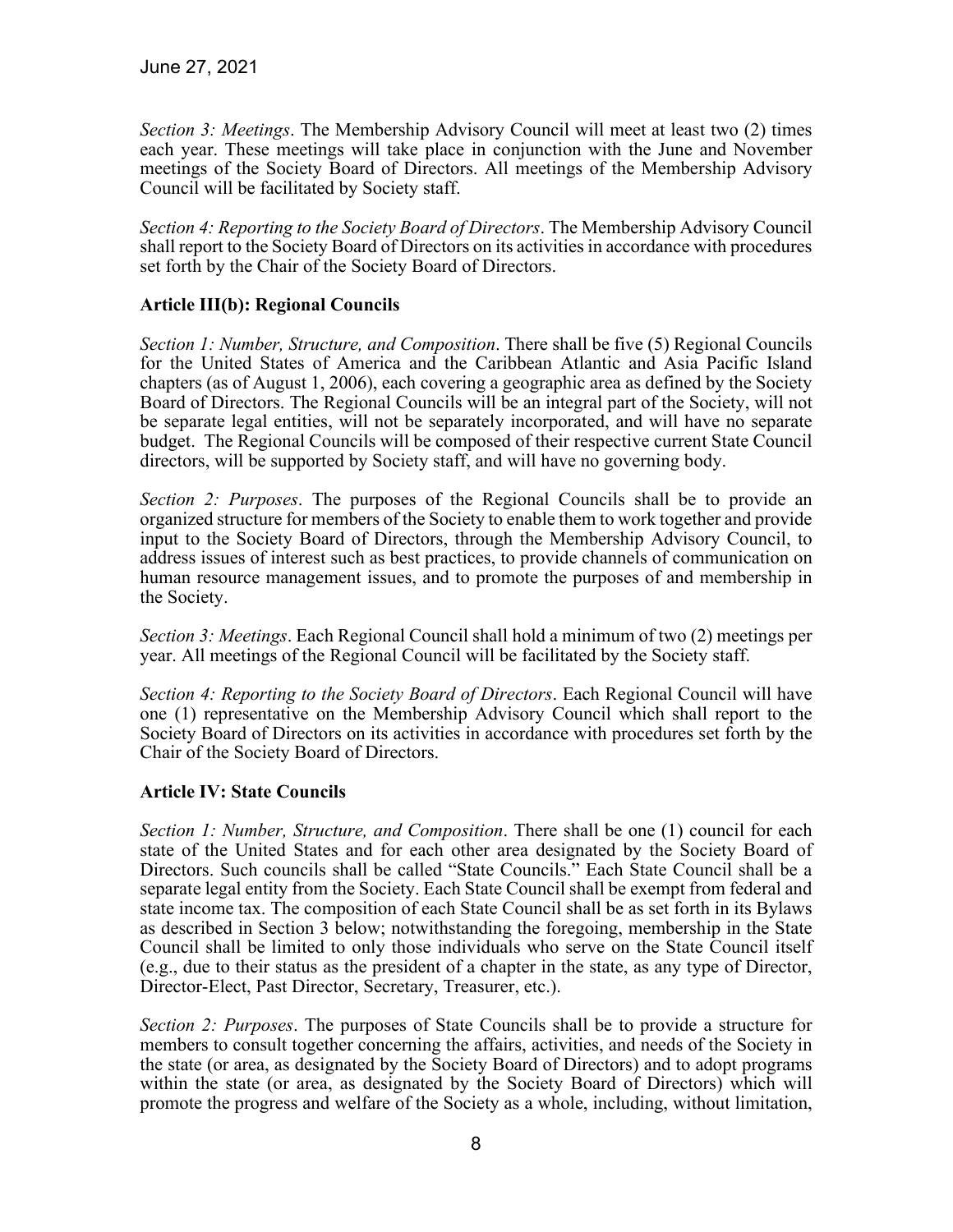the provision of channels of communication between Chapters, State Councils, and Regional Councils, the provision of services to members of the human resource management profession within the state (or area, as designated by the Society Board of Directors), and the provision of leadership training at the state level. A State Council will not convene any in-person meetings, conferences or other in-person events outside of its state (or area, as designated by the Society Board of Directors) without SHRM's prior written consent.

*Section 3: Governing Instruments*. The Bylaws of each State Council shall be based upon model Bylaws provided by the Society. Each State Council may make modifications and/or additions to such Bylaws, provided that such modifications or additions shall be filed with the national headquarters and shall not be effective unless and until approved by the President/CEO or his/her designee as being in furtherance of the purposes of the Society and not in conflict with the Society bylaws, who shall notify the State Council of approval or non-approval within forty-five (45) days from receipt of such submission.

*Section 4: Corporate Name and Use of Society Name and Logo*. The use of "SHRM" or "Society for Human Resource Management" within the name of a State Council shall be made only with the express written approval of the Society President/CEO. Any such consent shall be conditioned on agreement on the part of the State Council to withdraw such term from its name in the event of withdrawal of State Council status under Section 6 below. Use of the words "Society for Human Resource Management" or "SHRM" or use of the Society logo or any logo of or that may be used by the Society may be made by State Councils only by license from the Society.

*Section 5: Reporting*. Each State Council shall report to the Society President/CEO or his/her designee in accordance with procedures as set forth in a resolution of the Society Board of Directors.

*Section 6: Withdrawal of State Council Status*. State Council status may be withdrawn by a two-thirds (2/3) vote of the then entire number of voting Society Directors upon finding that the activities of the State Council are inconsistent with or contrary to the best interests of the Society. Prior to withdrawal of such status, a State Council shall have an opportunity to review a written statement of the reasons for such proposed withdrawal and an opportunity to provide the Society Board of Directors with a written response to such a proposal within a thirty (30) day period. After withdrawal of State Council status for a particular state (or area, as designated by the Society Board of Directors), the Society Board of Directors may cause a new State Council for such area to be created, or, upon an affirmative vote of two-thirds (2/3) of the then entire number of voting Society Directors and the consent of the body which has had State Council status withdrawn, may reconfer State Council status upon such body.

*Section 7: Relationships*. No State Council shall be deemed to be an agency or instrumentality of the Society or another State Council, nor shall the Society be deemed to be an agency or instrumentality of any State Council. A State Council shall not hold itself out to the public as an agent of the Society without the express written consent of the Society. No State Council shall contract in the name of the Society without the express written consent of the Society.

# **Article V: Chapter Affiliation**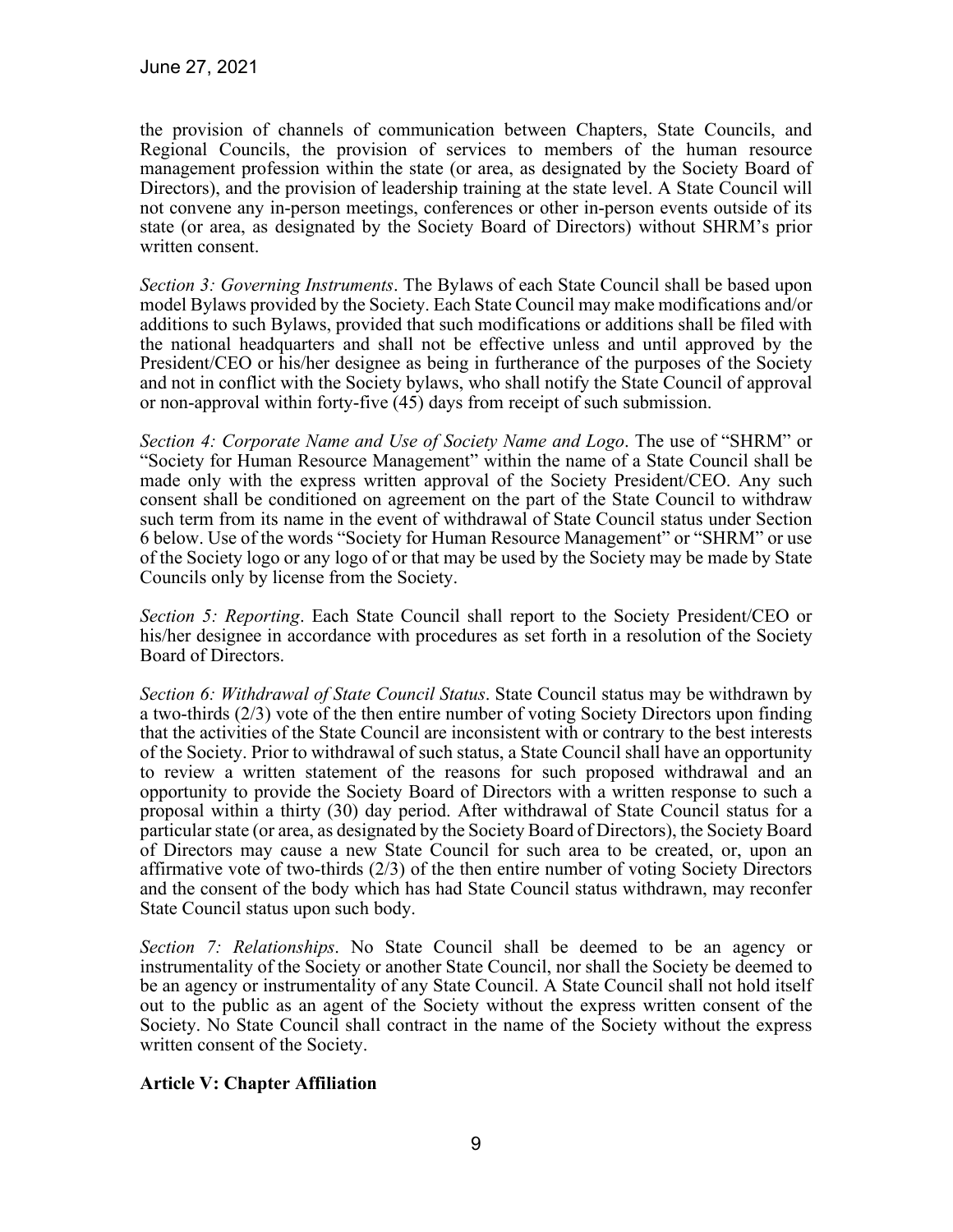*Section 1: Petitions*. A human resource management organization or a college student group requesting a charter as a chapter shall submit to the Society President/CEO or his/her designee a written petition for chapter charter on a form provided by the Society. As part of its petition, the petitioning organization shall submit a copy of its Constitution or Bylaws, or other rules adopted for the regulation or management of its affairs, by whatever term designated, which must be in furtherance of the purposes of the Society and which may not be in conflict with the Bylaws of the Society. The petitioning organization also must include in its petition the geographic service area (as indicated by one or more U.S. zip codes) in which the organization intends to operate, as well as an affirmative statement that it agrees that  $(1)$  this geographic service area is subject to the approval of SHRM;  $(2)$ as a chapter, the organization will not convene any in-person meetings, conferences or other in-person events, or provide services, outside of the SHRM-approved geographic service area without SHRM's prior written consent; and (3) as a chapter, the organization will not purposely or actively solicit individuals for membership who both work and reside outside of the SHRM-approved geographic service area. The President/CEO or his/her designate shall review and investigate each chapter petition, including the submitted Constitution, Bylaws, and proposed geographic service area for chartering and conduct such further examination as required to determine the eligibility for chartering such petitioning organizations.

#### *Section 2: Chapters*.

- (a) REGULAR. Human resource management organizations may be chartered as affiliated chapters of the Society upon approval of the President/CEO or his/her designate who shall verify that the criteria specified in Section 3(a) below have been met and assign the chapter a geographic service area based on U.S. zip codes. A chapter's approved geographic service area shall be set forth in the charter agreement between SHRM and that chapter. Any chapter request to change its assigned geographic service area is subject to the prior written approval of SHRM. Further, no chapter shall (a) convene any in-person meetings, conferences or other in-person events, or provide services, outside of its SHRM-approved geographic service area without SHRM's prior written consent; or (b) purposely or actively solicit individuals for membership who both work and reside outside of its SHRMapproved geographic service area (for example, such as by issuing chapter membership solicitation letters, e-mails or other communications directed to individuals who both work and reside outside of the chapter's assigned geographic service area).
- (b) STUDENT. College student groups may be chartered as affiliated chapters of the Society upon approval of the President/CEO or his/her designate who shall verify that the criteria specified in Section 3(b) below have been met. Any chartered student chapter shall only serve students enrolled in its designated educational institution, and shall not hold in-person meetings or events at, provide services for, or solicit membership of students enrolled in, any other educational institution without the prior written consent of SHRM.
- (c) PURPOSES. The purposes of a chapter must be in furtherance of the purposes of the Society, and shall include, but are not limited to:
	- i. Providing a forum for the personal and professional development of its members.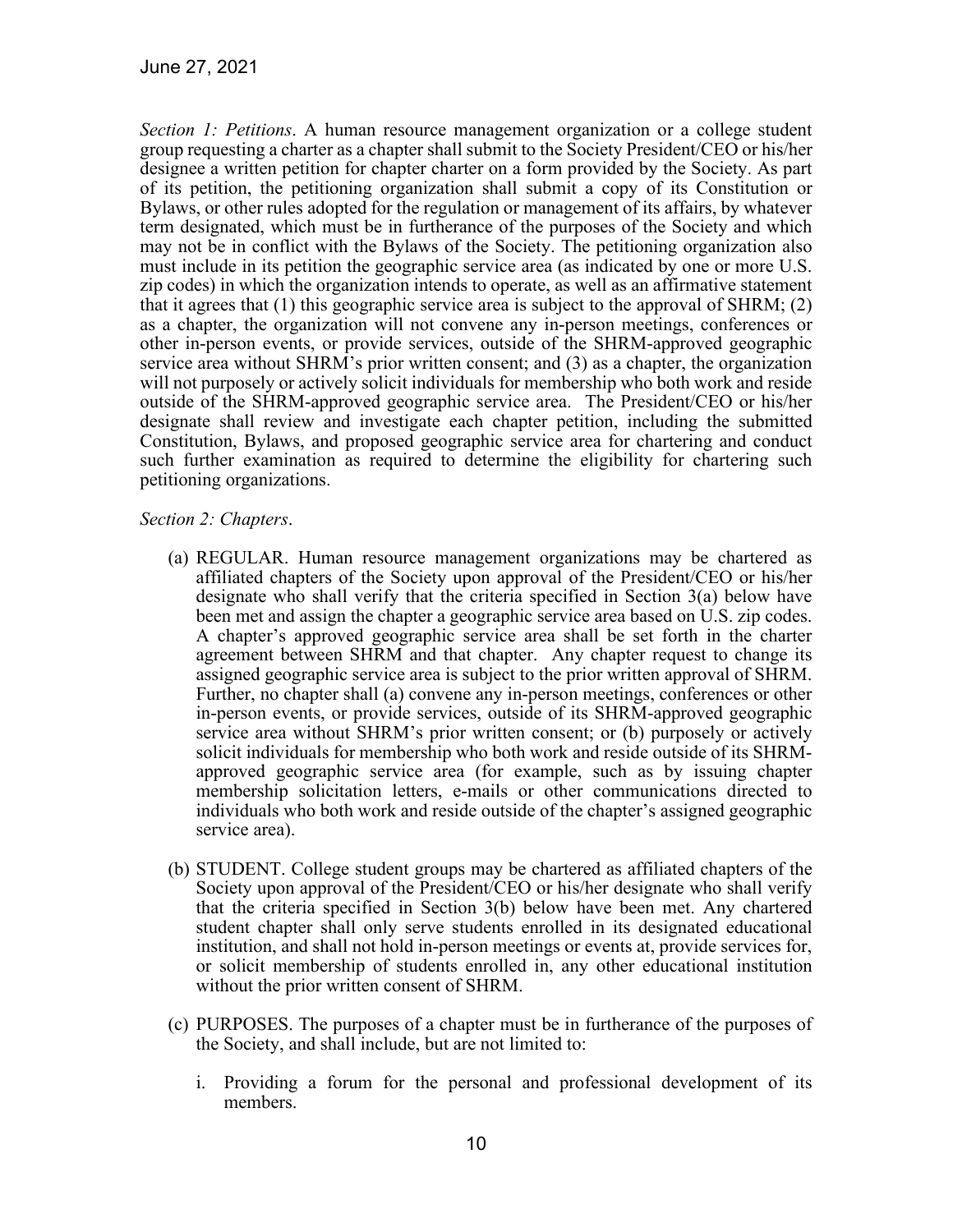- ii. Providing an opportunity to develop leadership, managerial, public speaking and group decision-making skills.
- iii. Providing an arena for the development of trust relationships where common problems can be discussed and deliberated.
- iv. Providing an opportunity to focus on current human resource management issues of importance to its members.
- v. Providing a focus for legislative attention to state and national human resource management issues.
- vi. Providing valuable information gathering and dissemination channels.
- vii. Providing a pool of human resource management leaders for perpetuation of the professional association.
- viii. Serving as an important point of introducing human resource management professionals to the national organization.
- ix. Serving as a source of new members for the national organization.
- x. Serving as part of the two-way channel of communications between the national organization and the individual members.

#### *Section 3: Chapter Membership Requirements*.

#### (a) REGULAR.

i. FOR CHAPTERS CHARTERED ON OR AFTER JANUARY 1, 2004. A chapter which has requested a chapter charter on or after January 1, 2004 shall have at least twenty-five (25) SHRM members and at least fifty-one percent (51%) of its membership enrolled as active members (Professional, General, Associate or Special Expertise) of the Society, subject to any exception which the President/CEO, with the concurrence of the Executive Committee of the Board of Directors may have granted for the first twelve (12) months after being chartered to reduce the minimum membership requirement for a particular organization that is not newly created. In the case of organizations that are not newly created, the President/CEO, with the concurrence of the Executive Committee of the Board of Directors, to help further advance the Society's strategic plan, is empowered to charter a new chapter with at least twenty-five (25) SHRM members but less than fifty-one percent (51%) of its membership enrolled as active members (Professional, General, Associate or Special Expertise) of the Society at the time of its charter as a chapter for a specified period of time (the grace period) after which the aforementioned at least twenty-five (25) SHRM members and at least fifty-one percent (51%) rule will apply. The duration of the period shall be specified on a case-by-case basis by the President/CEO and Executive Committee not to exceed twelve (12) months. At all times, the president of the chapter must be a member of the Society.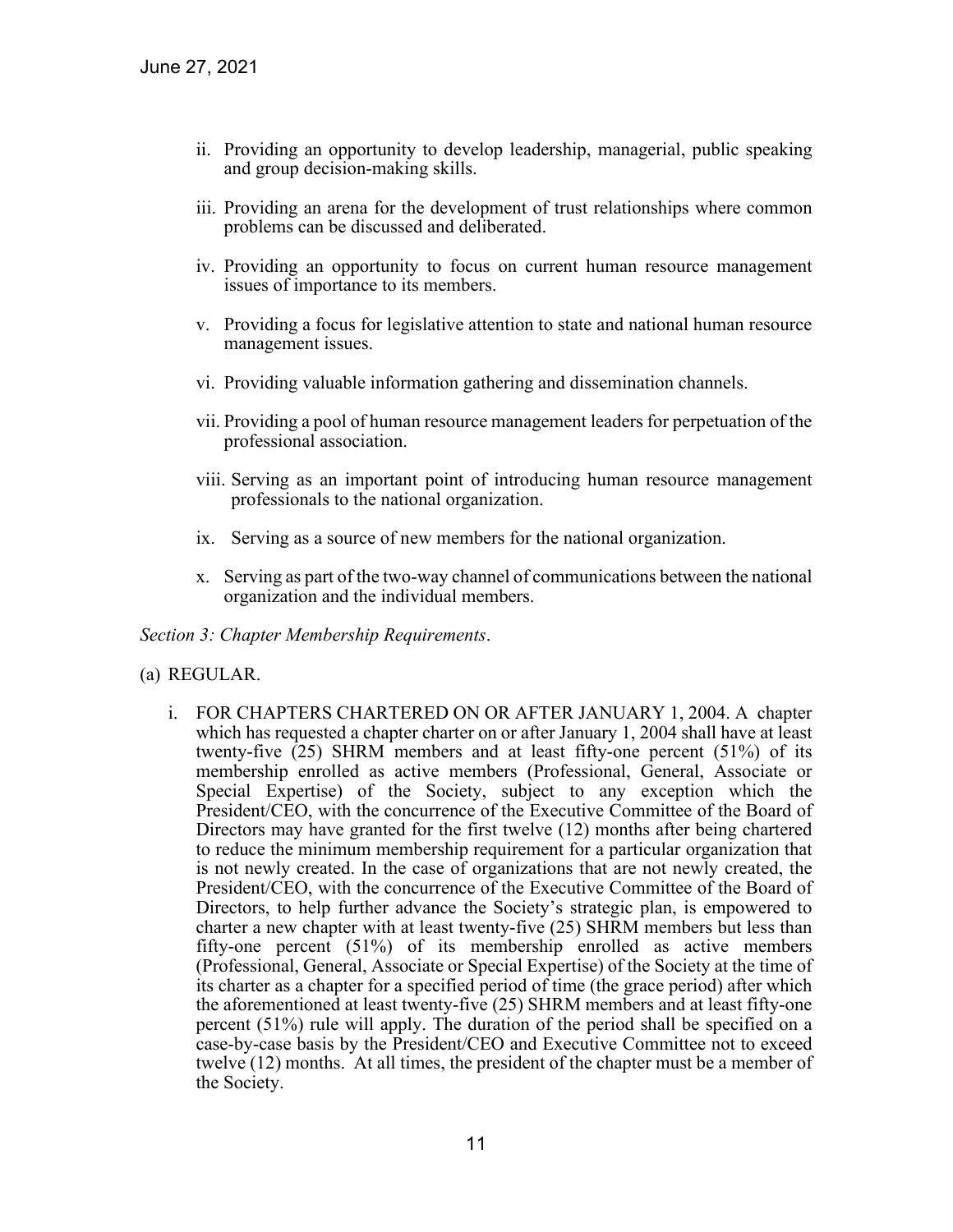- ii. FOR CHAPTERS CHARTERED PRIOR TO JANUARY 1, 2004. Until January 1, 2017, the minimum Society membership requirement for chapters which requested a charter prior to January 1, 2004 is at least ten (10) of its members and at least thirty percent (30%) of its active membership. Beginning January 1, 2017, such chapters which requested a charter prior to January 1, 2004 shall be subject to the same membership requirements as are set forth above for chapters which requested a chapter charter on or after January 1, 2004. At all times, the president of the chapter must be a member of the Society.
- (b) STUDENT. A college student group requesting a charter shall:
	- i. Have at least eight (8) national Student Members.
	- ii. Draw membership from full-time and part-time students provided they meet the membership requirements as outlined in Article II, Section 1 (f)i & ii.
	- iii. Be from a four-year or graduate institution and/or a consortium of these or a twoyear community college with a matriculation agreement between it and a four-year college or university which provides for automatic acceptance of the community college students into the four-year college or university.
	- iv. Provide verification of a demonstrated emphasis in human resource management subjects or verification of the college or university's human resources or related degree program.
	- v. Designate a Professional, General or Associate Member as Chapter Advisor. At the discretion of the student chapter, the student chapter may have up to two (2) official co-advisors supporting the chapter. At all times, all Chapter Advisors must be members of the Society.
	- vi. Designate a Student Member as Chapter President. At all times, the President of the chapter must be a member of the Society.
	- vii. Submit the charter petition through the State Council, which will serve as the sponsoring professional organization. It is also recommended, but not required that the student chapter have support from the local professional chapter. Then directly to the Society President/CEO or his/her designee.

*Section 4: Financial Incentive Programs for Chapters*. Direct financial incentive payments may be made to chapters based on policies established by the Society.

*Section 5: Disaffiliation*. The Society may withdraw a charter which has been granted to a chapter for any of the following reasons:

- (a) For all regular and student chapters, actions deemed to be not in the best interest of the Society, as determined by the Society in its sole discretion; or
- (b) For regular or student chapters, if any of the requirements specified in Article V, Section 3 (above) are not met, the chapter is subject to immediate disaffiliation at the discretion of the Society; or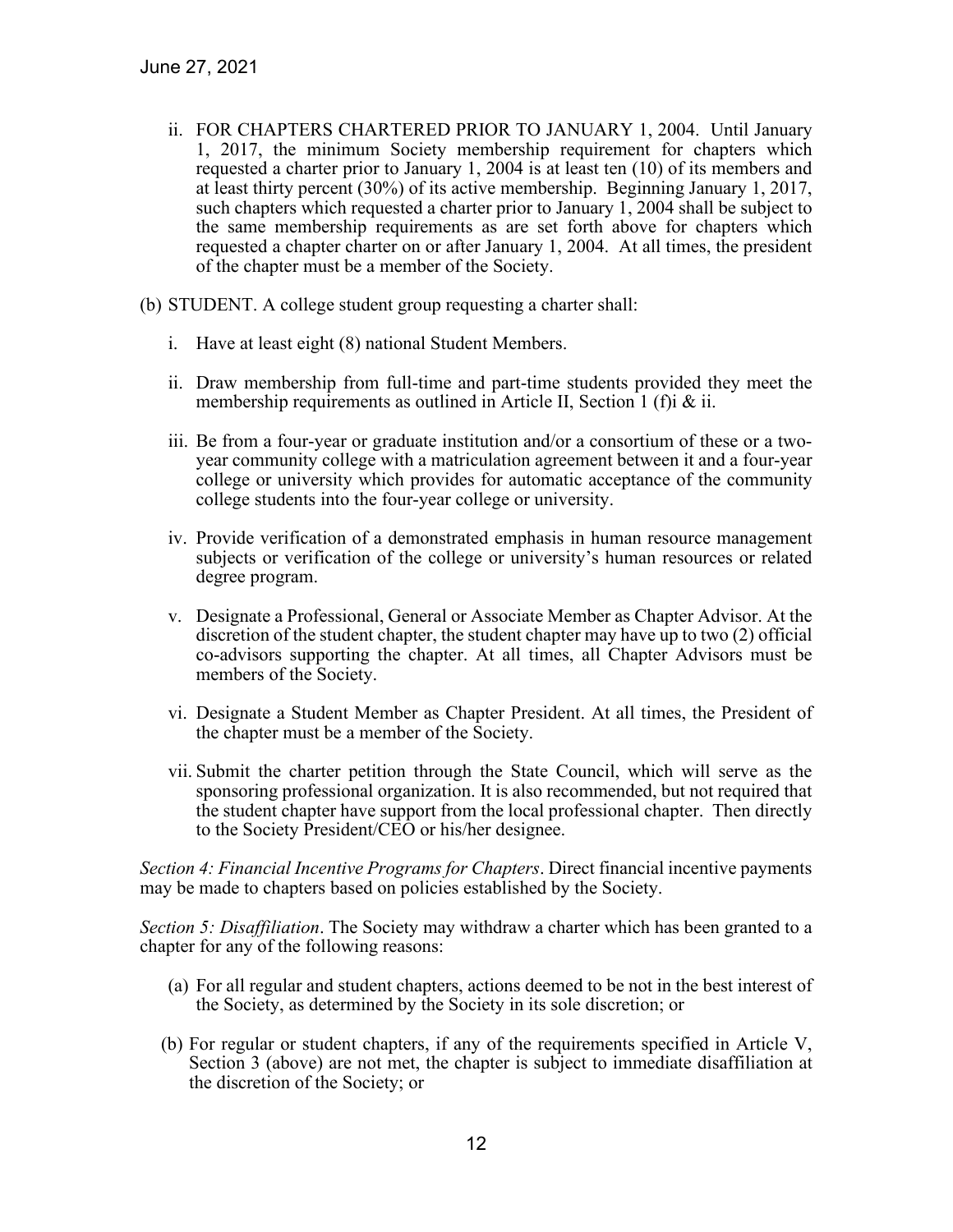(c) For all regular and student chapters, upon request of the chapter itself.

Action to withdraw a charter shall require the approval of the Society President/CEO or his/her designee. Prior to withdrawal of a charter for a reason stated in Section 5(a) or 5(b) above, a chapter shall have an opportunity to review a written statement of the reasons for such proposed withdrawal and an opportunity to provide the Society President/CEO or his/her designee with a written response to such a proposal within a thirty (30) day period.

*Section 6: Autonomy*. Chapters affiliated with the Society for Human Resource Management shall have autonomy with regard to all phases of the operation of the chapter, subject to its Constitution and bylaws, and these SHRM Bylaws. Any changes in the Constitution and bylaws of the chapter must be filed with the national headquarters and shall not be effective unless and until approved by the President/CEO or his/her designee as being in furtherance of the purposes or best interest of the Society and not in conflict with the Society Bylaws, who shall notify the chapter of approval or non-approval within forty-five (45) days from receipt of such submission.

*Section 7: Relationships*. Each chapter shall be a separate legal entity from the Society. No chapter shall be deemed to be an agency or instrumentality of the Society or another chapter, nor shall the Society be deemed to be an agency or instrumentality of any chapter.

A chapter shall not hold itself out to the public as an agent of the Society without express written consent of the President/CEO or the Chair of the Society. No chapter shall contract in the name of the Society without the express written consent of the President/CEO or the Chair of the Society.

*Section 8: Name and Use of Society Name and Logo*. Use of the words "Society for Human Resource Management" or "SHRM" or use of the Society logo or any logo of or that may be used by the Society may be made by chapters only by license from the Society.

# **Article VI: Affiliations**

*Section 1: World Federation of Personnel Management Associations (WFPMA)*. The Society is a charter member of WFPMA. The Society maintains an active role in this international organization so as to cultivate and maintain relationships with human resource professionals throughout the world as well as to facilitate the exchange of information necessary for the education of its members.

*Section 2: North American Human Resource Management Association (NAHRMA)*. The Society is a charter member of NAHRMA along with the human resource management associations representing Canada and Mexico. NAHRMA is the North American representative body for human resource management, representing the interests of the human resource management profession in the countries of Canada, Mexico and the United States of America.

## **Article VII: Meetings of Members**

*Section 1: Annual Business Meeting*. An annual business meeting of the voting membership of the Society shall be held on such date, time and place, within or outside the state of incorporation (Ohio), as the Board of Directors may determine. Failure to hold an annual business meeting shall not work any forfeiture or dissolution of the Society.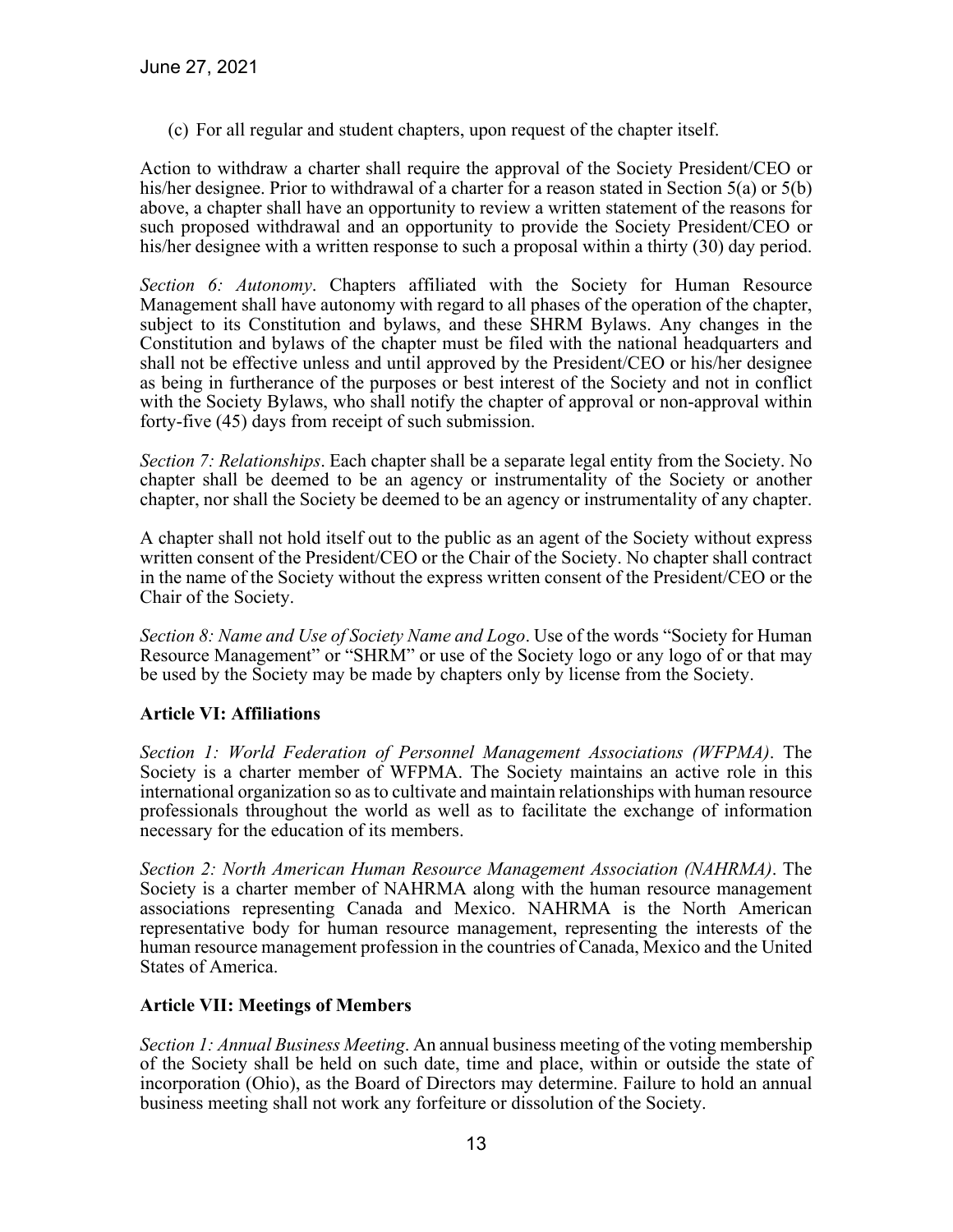*Section 2: Special Meetings*. Special meetings of the members shall be called by the Chair at any time upon the written request by a majority of the Board or ten percent (10%) of the voting members of the Society. Such meetings shall be held within sixty (60) days of call or receipt of request, and may be convened within or outside the state of incorporation.

*Section 3: Notice of Meeting*. Notice of the time and place and purpose of each special meeting shall be served by mail, facsimile or electronic mail upon each voting member of the Society not less than thirty (30) nor more than forty-five (45) days before the meeting. Notice of the time and place of the annual business meeting should not be less than thirty (30) days before the meeting. Said notices shall be served by mail, facsimile, or electronic mail to the member's mailing address, fax number or email address as it appears on the books and records of the Society.

*Section 4: Quorum and Voting Eligibility*. A quorum shall consist of at least one hundred (100) of the members of the Society eligible to vote and who are present at the annual business meeting or a special meeting, or who, in the case of a mail ballot vote, respond by mail ballot. Such quorum may, by majority vote of the voting members present, transact any business stated in the call for the meeting, except as otherwise provided by statute, in the Articles of Incorporation, or elsewhere in the Bylaws. Every Professional, General, Special Expertise, Retired Life, Professional Life, and Past Chair Life Member of the Society in good standing shall be entitled to one (1) vote on each matter of the Society's business to be acted upon at such meetings. The Board of Directors may in its discretion add a proxy provision to the Article IX, Section 1 election mail ballot, which provision would grant each member the option of giving the Chair (or the Chair's designee) the member's proxy to vote on all other matters coming before the annual business meeting as the Chair deems appropriate. In such event, all members who opted to provide such a proxy to the Chair would be deemed to be present at the annual business meeting for quorum and all other purposes; provided that to be valid the proxy must have been completed, signed and returned to the office of the Society no later than thirty (30) days after the mailing of the proxies to the members. The proxies will be held and tabulated in the same manner as are the Article IX, Section 1 election mail ballots.

*Section 5: Presiding Officer*. At all meetings of the members, the Chair, or if absent, Chair Designate if any, or the Immediate Past Chair shall preside as Chair. In the absence of said officers, the President/CEO shall call the meeting to order and a chair protem shall be elected by a majority of the members present.

# **Article VIII: Elections and Balloting**

Section 1: Mail Balloting Officers and Directors. Elections of officers and Directors shall be conducted by mail ballot in accordance with the procedures outlined below:

(a) No later than ninety (90) days prior to the annual business meeting each year, the Governance Committee shall prepare and submit to the Chair its list of nominees for the offices to be filled, and in the case of each at-large Director nominee, the suggested one  $(1)$ , two  $(2)$  or three  $(3)$  year term therefor. The Governance Committee shall list one (1) or more candidates for each office to be filled. The Board of Directors shall approve the nominees or return the unapproved nominees to the Governance Committee for a substitute nomination to be submitted for Board approval.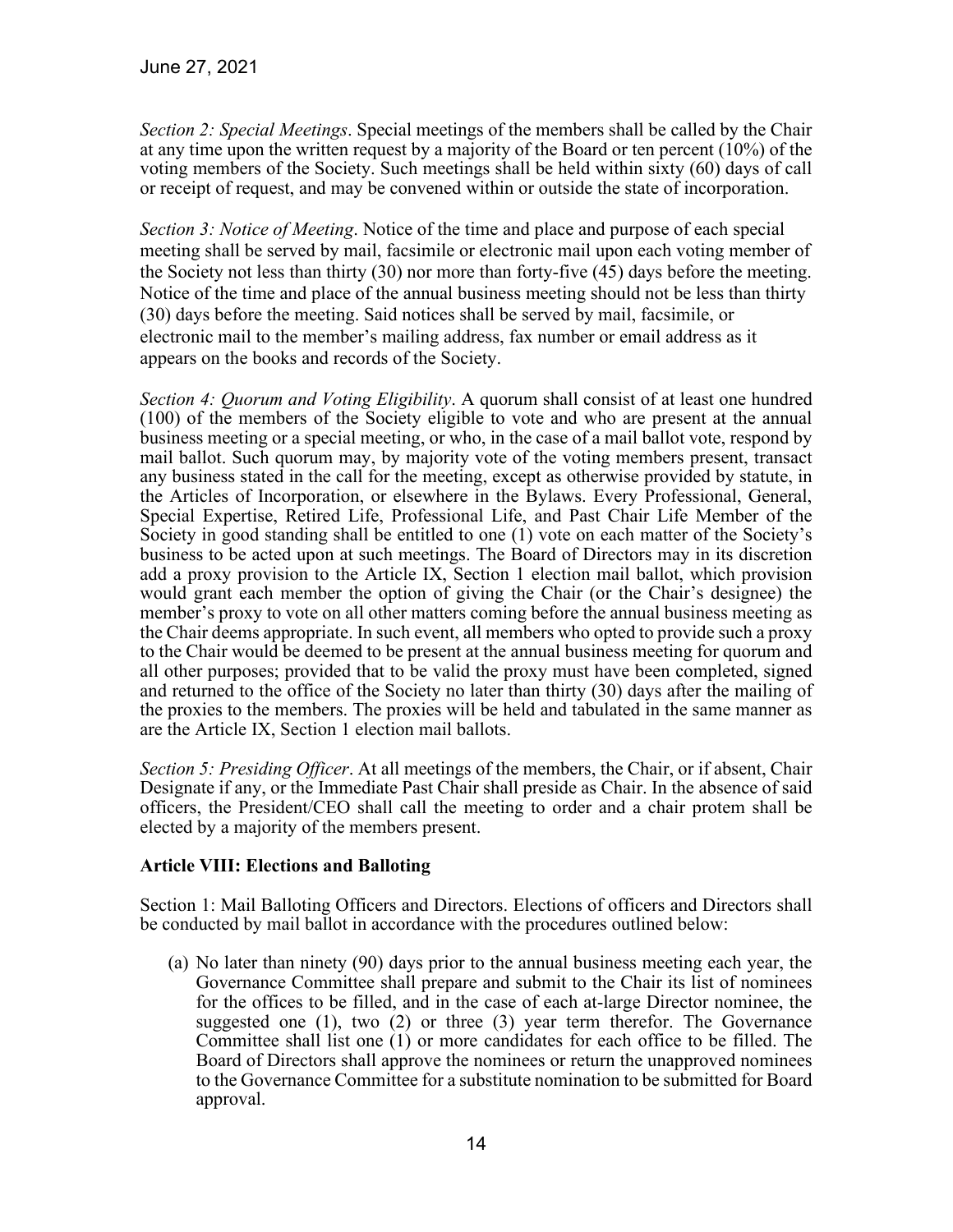- (b) The Board-approved list of nominees in ballot form will be prepared and distributed to all voting members of the Society no later than sixty (60) days prior to the annual business meeting
- (c) No provision of these Bylaws shall prevent any member of the Society eligible to vote from casting a write-in vote, on an official ballot, for any eligible member or members of the Society not selected by the Governance Committee. Write-in candidates must declare their candidacy before the election. Votes for undeclared write-in candidates will not be considered. Write-in candidates must submit a declaration of intent no later than thirty (30) days following the second quarter board of directors meeting. The declaration of intent should be sent to the attention of the Corporate Secretary and include the candidate's name and biography. All candidates must meet the eligibility requirements set forth in Article IX, Section 2 of these Bylaws.
- (d) Completed ballots, to be valid, must be received at the office or computer address of the Society (or at the office or computer address of the third-party election company designated by the Society) no later than thirty (30) days after the mailing of the ballots to members; each ballot shall on its face set forth this thirty (30) day requirement and the appropriate address for return of the ballot.
- (e) The completed returned ballots will be held in the hard copy or electronic form in which they are delivered, in secured files of the Society (or of a third-party election company designated by the Society) until the Inspectors of Voting have counted and tallied the ballots (or if a third-party election company has been designated by the Society, then until such Inspectors of Voting have conferred with such thirdparty election company) to determine the outcome of the balloting. If any irregularities or ambiguities are discovered by the Inspectors of Voting, they shall agree upon the appropriate resolution of such issue, and shall promptly report their proposed resolution of such issue to the Chair of the Society who shall cause the Executive Committee (by affirmative vote of a majority of its members who are not candidates for the elected position which is the subject of the irregularity or ambiguity) to promptly affirm the resolution proposed by the Inspectors of Voting, or to implement a revised solution which in the Executive Committee's opinion is most appropriate. The ballots will be retained in the secured files of the Society (or of the third-party election company designated by the Society) for a period of ninety (90) days following the public announcement of the election results, and shall then be destroyed.

#### *Section 2: Elections.*

- (a) VOTES REQUIRED. Each elected officer and elected Director shall be elected on the basis of a plurality of votes cast for that office.
- (b) TIE VOTES. In the event a tie occurs during an election, through two (2) or more candidates for the same office receiving the same number of votes, successive balloting shall be conducted between the tied candidates until one (1) candidate receives a plurality.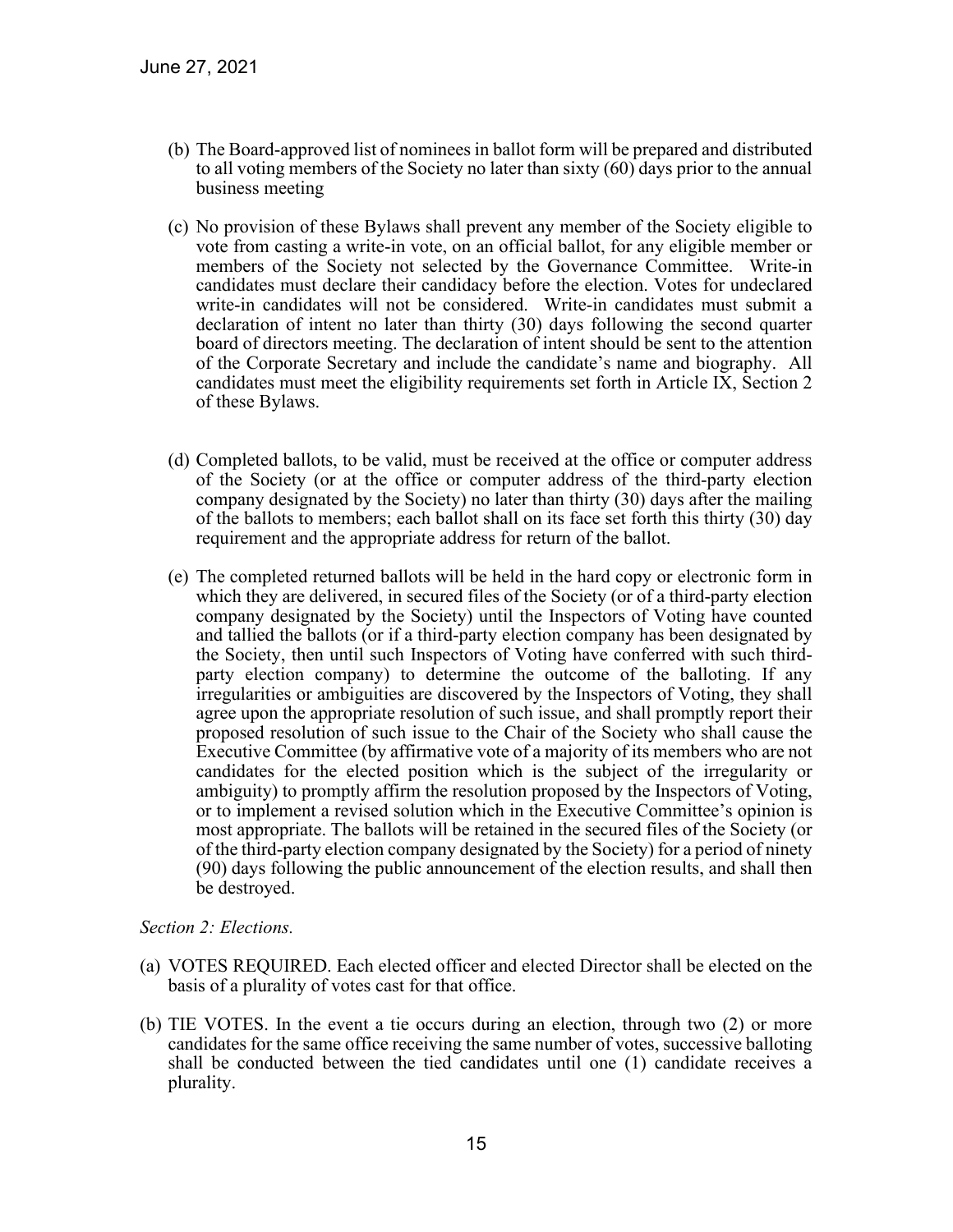(c) SUCCESSION TO THE POSITION OF CHAIR. At the expiration of the term of the Chair, the office of Chair shall not be filled by election of the members; rather, the Chair Designate shall automatically become Chair.

*Section 3: Inspectors of Voting*. At least two (2) Inspectors of Voting shall be appointed from the members to serve during any election or proposal to be considered by member ballot. Such Inspectors shall be appointed by the Board prior to the election or balloting. If the Board fails to make such appointments or if any of the Inspectors shall be unable or unwilling to serve, the Chair of the Society will appoint Inspectors. The Inspectors of Voting will count and tally the ballots (or if the Society has designated a third-party election company, the Inspectors of Voting shall confer with the election company to determine the election results and the lack of any ambiguities or irregularities in the election process) and report the results of the balloting to the Secretary, who will arrange for publicizing the results to the membership.

*Section 4: Referendum and Other Mail Balloting*. The Board of Directors may submit any matter of the Society's business, whether or not it is required to be acted upon by the voting members, to the voting membership for action by mail ballot. Except in the cases of actions for which law or these Bylaws require a different voting percentage, the affirmative vote of a majority of mail ballots cast shall be necessary to authorize action provided for in the mail ballot, subject to a quorum of members who respond.

*Section 5: Different Positions*. In the event that the membership of the Society shall authorize, by a change in the Bylaws, the election of new and/or different positions on the Board of Directors, but the membership does not at the time of such authorization fill such positions, a vacancy or vacancies within the meaning of these Bylaws shall be considered to exist and such vacancy or vacancies shall be filled as provided in these Bylaws.

*Section 6: Voting Eligibility*. Every Professional, General, Special Expertise, Retired Life, Professional Life, and Past Chair Life Member of the Society in good standing shall be entitled to one (1) vote on any matter of the Society's business to be acted upon by vote of the membership.

## **Article IX: Board of Directors**

*Section 1: Number*. The Board of Directors shall be composed of not fewer than eleven (11) nor more than sixteen (16) voting Directors, one of which shall be the President/CEO as an ex officio voting Director. The President/CEO shall not vote on matters concerning the President/CEO; and may be excused from a Board of Directors meeting by the Chair where matters concerning the President/CEO are being considered. The elected Directors shall consist of the following: the Chair and nine (9) to thirteen (13) at-large Board members, and in the second year of the term of each Chair, the Chair Designate. The Board of Directors shall determine prospectively the number of at-large Board members to be elected each year so that the total number of at-large Board members shall be from nine (9) to thirteen (13). The Past Chair shall be a voting member of the Board by virtue of the position for the first year immediately following his/her term as Chair and, in the second year of the term of each Chair, the Chair Designate shall be an elected voting Director. A minimum of two-thirds (2/3) of the voting Directors must be Professional Members or Past Chair Life Members.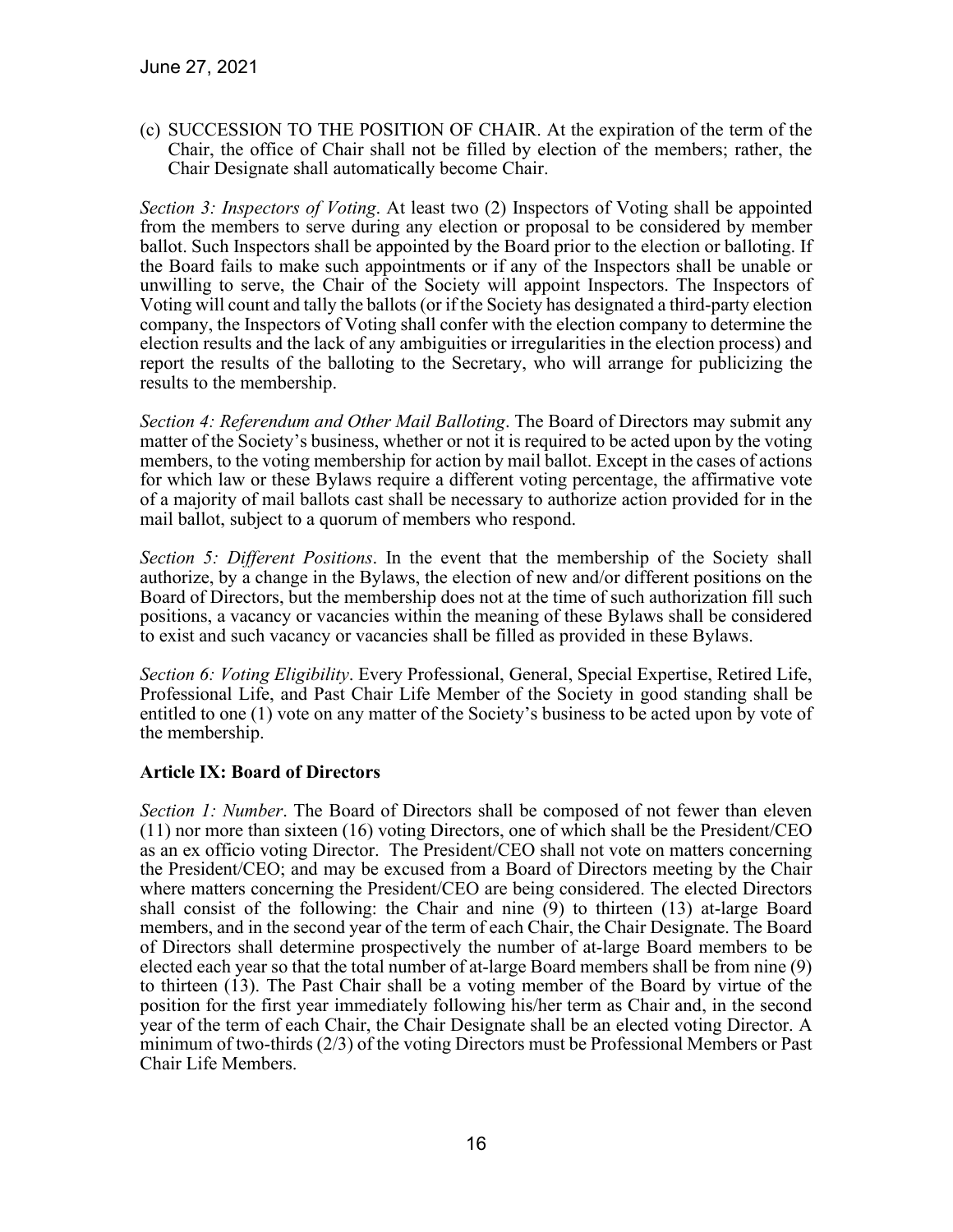*Section 2: Qualification*. All candidates for election at large to the Board of Directors must be qualified Professional, Special Expertise, or Past Chair Life Members of the Society in good standing at the time of the nomination or appointment. All candidates for office, unless s/he is a Special Expertise Director, must be SHRM certified at the time of election or by November first of their first year on the Board. This requirement will be waived if the Chair Designate is a qualified Special Expertise Director in good standing. In the event that the basis on which a Director was originally determined to be eligible for Professional or Special Expertise membership is changed after election or during term of office, or if individual circumstances are deemed by the Board to seriously limit the participation of a Board member in the affairs of the Society, such change or individual circumstances may be considered by the Board cause for disqualification as a Director. A two-thirds (2/3) vote of the then entire number of voting Directors may remove a disqualified Director.

*Section 3: Election — Term of Office*. All Directors elected shall be chosen as provided in Article VIII of these Bylaws. Each such elected Director shall assume office on January 1 of the year next following election and shall hold office for the one (1), two (2), or three (3) year term to which elected, except that the term for Chair shall be two (2) years and the term for the Chair Designate shall be one (1) year. The Past Chair shall serve as a voting member of the Board for a one (1) year term immediately following such service as Chair. Upon the completion of such one (1) year service, the Immediate Past Chair shall roll off the Board. Elected Directors may not be elected for a term which when completed would cause them to have served more than six (6) years as a director since and including 2002; provided that service on the Board as Chair, Past Chair, or Chair Designate will not be counted toward such six-year limit. It is desirable that the terms of at-large Directors shall be staggered as nearly as is practical so that all at-large Directors are not serving concurrent terms; and the Governance Committee and Board should give this factor considerable weight in establishing one  $(1)$ , two  $(2)$ , or three  $(3)$  year terms for at-large Directors; however the achievement of equal staggered terms is not the only consideration in establishing the terms of at-large Directors and is not mandatory.

*Section 4: Vacancies*. Any vacancy in the Board shall be filled for the unexpired term (or in the case of at-large Directors, for a one (1), two (2), or three (3) year term, but not to exceed the unexpired term, as determined by the Board upon recommendation of the Governance Committee) by nomination of the Governance Committee and vote of a majority of the entire number of the remaining voting Board members, except for vacancies in Chair, Past Chair, or Chair Designate. In this instance, and this instance only, the Board may vote by mail, facsimile, or other telecommunication methods. If the Board has chosen not to have had elected the full allowed number of thirteen (13) at-large Directors, such position(s) may be filled in the same manner as though it were a vacancy.

(a) A vacancy in the office of the Chair shall be filled by the Chair Designate who shall serve as Chair for the balance of that term and the following two-year term. If there is no sitting or elected Chair Designate at the time of the vacancy in the Chair, the Governance Committee shall nominate for approval by the Board of Directors a director to serve as Chair until December 31 following the next general election, and at such next general election a Chair shall be elected. A vacancy in the office of Past Chair shall remain vacant until filled by the then Chair at the conclusion of his/her term as Chair. A vacancy in the office of Chair Designate shall remain vacant until the next general election when a Chair Designate would normally be elected.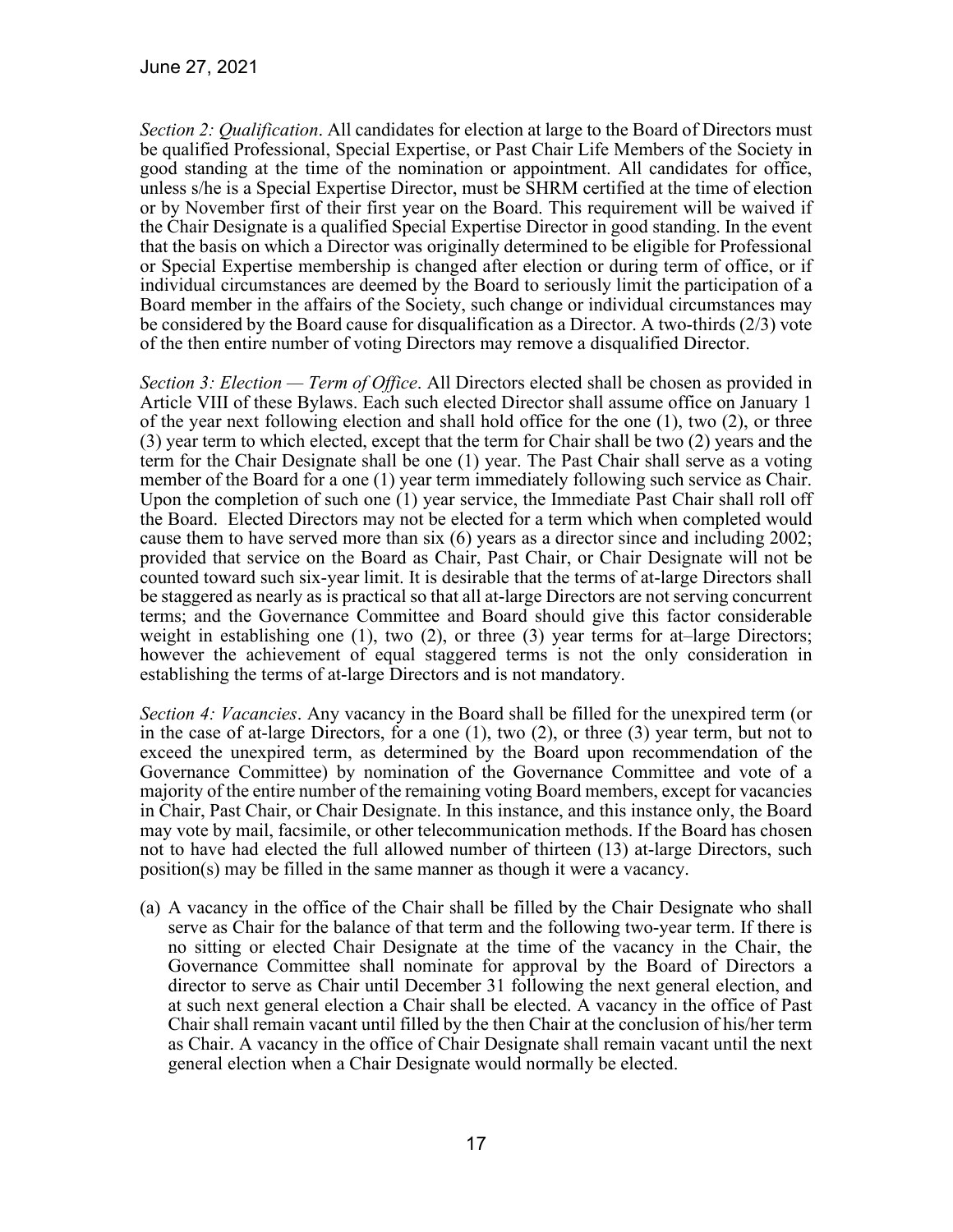- (b) Notwithstanding the above, in the event that all Directors have vacated their office through death, resignation or removal, and there are no Directors then in office, a replacement Board of Directors shall be appointed in the following manner:
	- i. An Interim Board of Directors consisting of thirteen (13) Directors shall be appointed with all due speed to serve until the January 1 following the next regularly scheduled mail ballot for Directors. Said Interim Board of Directors shall be appointed/elected by majority vote of all members of the five (5) Regional Councils, consisting of their respective current State Council Directors, in the following manner:
		- (aa) Any individual who at such time is a Director-Elect shall be appointed to serve as an Interim Director effective immediately (and said individual shall continue to serve as a Director through the end of the term for which he or she has already been elected). If such individual has been elected to the Board as Chair or Chair-Designate, such appointment as interim Director shall also include appointment as Chair or Chair-Designate respectively effective immediately (and said individual shall continue to serve in such office through the term for which he or she has already been elected); and
		- (bb) An additional number of individuals which will bring the total interim Board of Directors to thirteen (13) shall be elected to serve until January 1 following the next regularly scheduled mail ballot for Directors. To the extent that a Chair or Chair-Designate has not been appointed under subsection (aa) immediately above, then the election of interim Directors under this subsection (bb) shall include an election of Chair or Chair-Designate respectively to serve a term until January 1 following the next regularly scheduled mail ballot for Directors.
		- (cc) The three most senior SHRM staff persons shall work with the members of the Regional Council in the situation covered by this Section 4(b)(i) to implement such an appointment/election of the Interim Board of Directors by the members of the Regional Council as soon as is feasible.
	- ii. Such Interim Board of Directors shall have all authority of a regular Board of Directors under these bylaws and Ohio law.
	- iii. The next regularly scheduled mail ballot for Directors shall elect a full regular Board of Directors, including a Chair (if the then current Chair's term will be expiring), said Board of Directors to be not less than eleven (11) nor more than fifteen (15) as determined by the Interim Board of Directors. The terms of the Directors elected in such mail ballot under this subsection (iii) shall be staggered so that the number of Directors elected to one, two and three year terms shall be equal as nearly as is practical.

*Section 5: Board Meetings*. The Board shall meet at least three (3) times each year. The first meeting of the Board shall be no later than April 1.

*Section 6: Special Meetings*. Special meetings of the Board may be called by the Chair. A special meeting shall be called upon the written request of any four (4) members of the Board.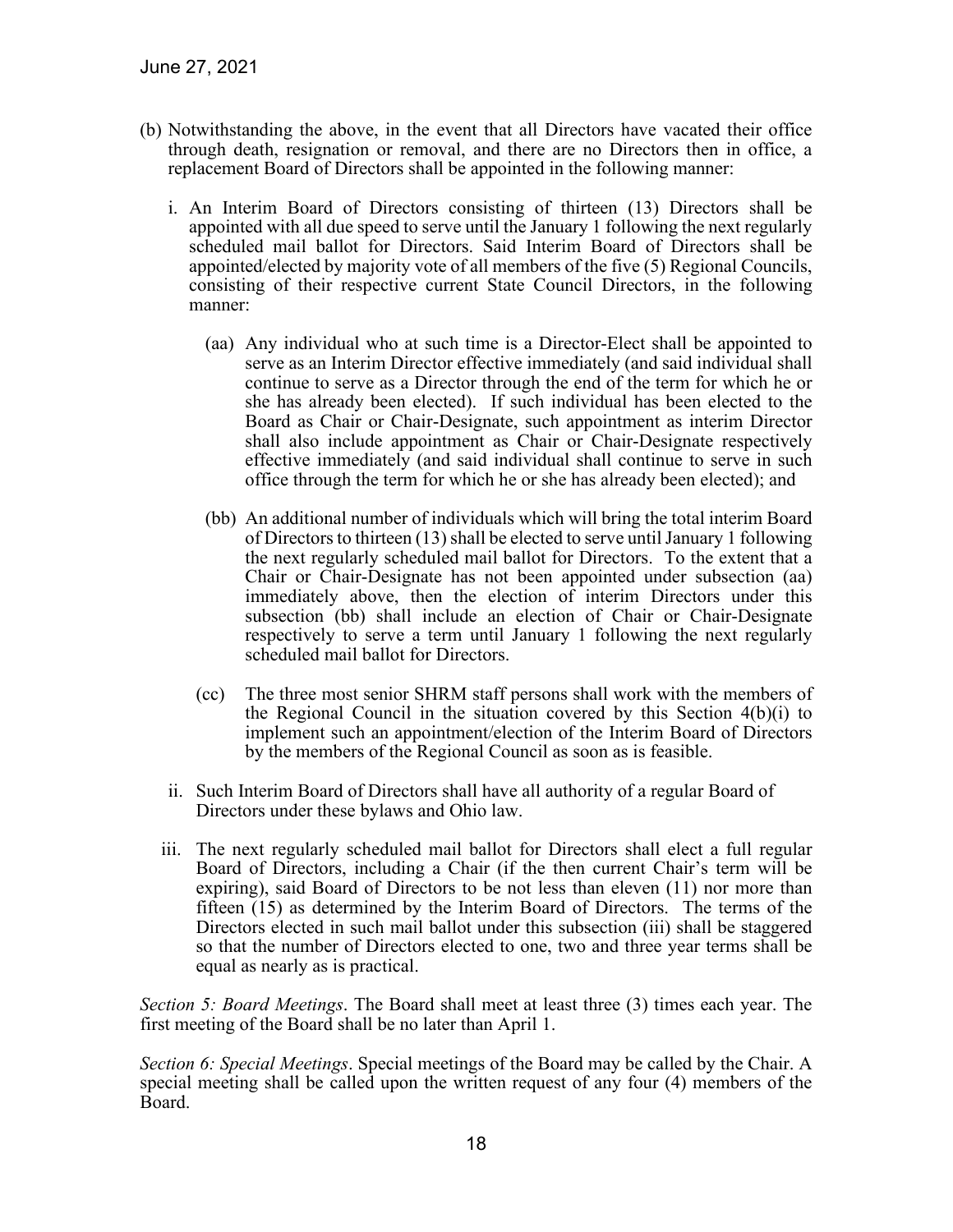*Section 7: Notice of Meetings*. Written notice of each Board meeting shall be given or mailed to each Director at least fifteen (15) days before such meeting.

*Section 8: Quorum*. A majority of the existing Board membership shall constitute a quorum for the transaction of business. The act of a majority of the then entire number of voting Directors shall be the act of the Board, unless a greater number is required by statute, the Articles of Incorporation or elsewhere in the Bylaws.

*Section 9: Presiding Officer*. At all meetings of the Board, the Chair, or if absent, the Chair Designate if any, or the Immediate Past Chair shall preside as Chair. In the absence of these three (3) officers, the President/CEO shall preside.

*Section 10: Powers and Duties*.

- (a) The President/CEO shall manage and control the property, business and affairs of the Society, subject to Board of Directors' oversight, control and direction, and the Board of Directors or the President/CEO shall exercise all powers of the Society not reserved to the members by statute or by the Bylaws or the Articles of Incorporation.
- (b) The SHRM Board of Directors is the ultimate governing body of the Society. The Board is also responsible for approving the policies of the Society. More specifically, and without limitation, the Board performs the following functions:
	- i. Approves an annual strategic plan, as presented by the President/CEO, and monitors its implementation;
	- iii. Sets policies which it determines to be consistent with the Society's vision, mission and key objectives;
	- iv. Takes appropriate action to invest, preserve, expand and utilize the reserves of the Society consistent with the strategic plan;
	- v. Approves an annual budget and operating plan that is aligned with the approved strategic plan and designed to further what it determines to be the Society's objectives and monitors the success or failure of planned objectives;
	- vi. Establishes the Society's Bylaws and amends them from time to time as appropriate in accordance with Article XIV of these Bylaws;
	- vii. Further defines the Society's volunteer organizational structure and sets forth terms and conditions of affiliation for its regions, State Councils, and chapters consistent with these Bylaws;
	- viii. Ensures that the Society adopt and implement a succession plan for its volunteer leaders that will provide for a diverse, competent, dynamic and committed pool of members which can be considered for positions as openings arise at all levels of the organization;
	- ix. Selects the Society's President/CEO, sets terms and conditions of employment, evaluates his/her performance and makes plans for succession;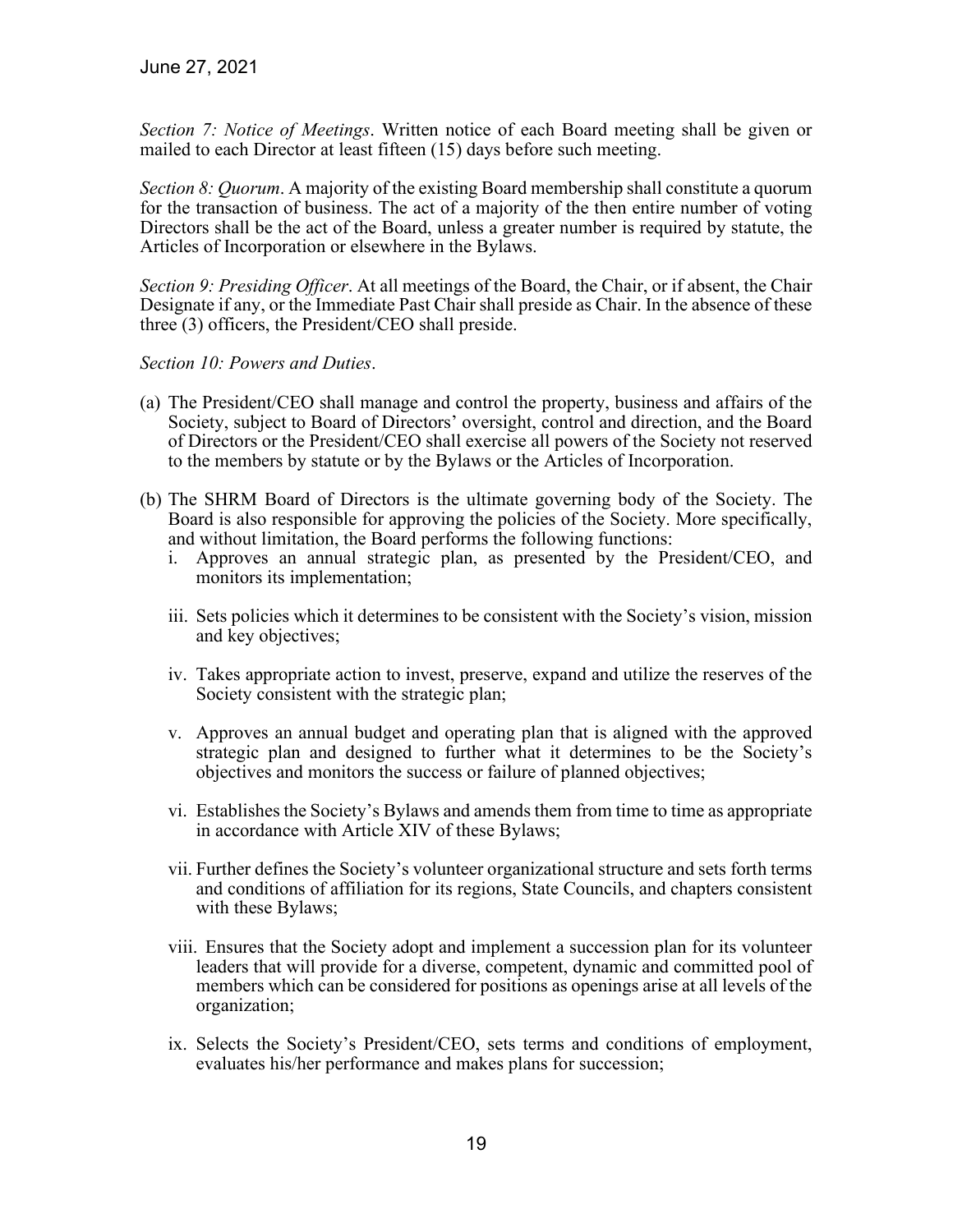- x. Reviews and approves any operational item in excess of seven hundred and fifty thousand dollars (\$750,000) which is outside the budget or which it determines will have a pronounced and long-term impact on the Society, such as the Society's location and physical plant; and
- xi. Participates in state and chapter initiatives as appropriate and approves the Society's affiliations with other organizations and the terms for such affiliation.
- (c) The Board may act as a whole in fulfilling its responsibilities or refer matters to standing or ad hoc committees. Committees shall be subject to the control and direction of the Board; and the Board shall hold all committees responsible for specified outcomes.
- (d) The Board, in reaching decisions, will make good-faith efforts to ensure that appropriate information, available at the time and relevant to a matter, is considered. All Board members should feel free to volunteer any information and/or raise any question in furtherance of this objective in a climate of professionalism with due respect for opposing views. Board decisions, once made, are, however, decisions of the Board and all Board members are expected to accept those decisions and be supportive of them.

*Section 11: Removal of Directors and Officers*. Any Director or officer other than the President/CEO may be removed from office, with or without cause, upon an affirmative vote of two-thirds (2/3) of the then entire number of voting Directors taken at a duly constituted Board of Directors meeting. The President/CEO may be removed by majority vote of the then entire number of voting Directors, subject to any contract, if any, between the Society and the President/CEO.

# **Article X: Officers**

*Section 1: Number*. The six (6) designated officers of the Society are: Chair, Secretary, Treasurer, President/CEO, and, every other year, a Chair Designate or the Immediate Past Chair. The Immediate Past Chair shall serve as an officer of the Society by virtue of the position.

- (a) ELECTED OFFICERS. The elected officers of the Society are the Chair, and, every other year, the Chair Designate.
- (b) NON-ELECTED OFFICERS. Officers of the Society who are not elected are the President/CEO; Immediate Past Chair; and, such other non-elected officers specifically designated by the President/CEO or the Board of Directors, including without limitation a Secretary who shall be a staff person not on the Board of Directors and a Treasurer who shall be a staff person not on the Board of Directors.

*Section 2: Election Term of Office*. All elected officers shall be chosen as provided in Article VIII of these Bylaws. Each officer shall assume office on January 1 of the next year following election for a term or terms as specified in Article IX, Section 3, or until death, resignation or removal.

*Section 3. Qualification*. All candidates for office must be qualified Professional, Special Expertise or Past Chair Life Members of the Society in good standing at the time of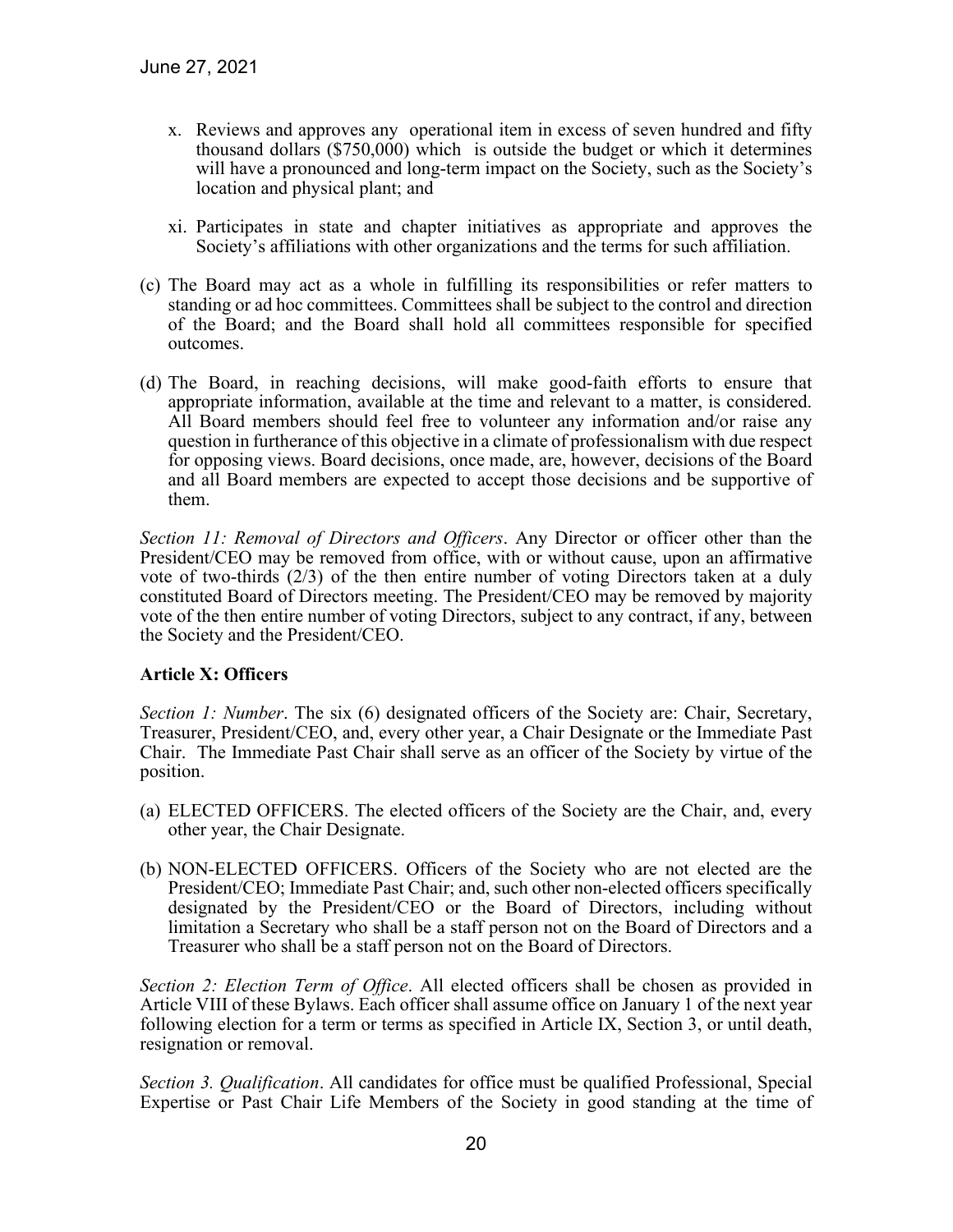nomination or appointment. All candidates for office, unless s/he is a Special Expertise Director, must be SHRM certified at the time of election or by November first of their first year on the Board. In the event that the basis on which an officer was originally determined to be eligible for Professional or Special Expertise Membership is changed after his/her election, or during his/her term of office, such change may be considered by the Board cause for disqualification as an officer. A two-thirds  $(2/3)$  vote of the then entire Board may remove a disqualified officer.

## **Article XI: Duties of Officers**

*Section 1: Chair.* The Chair shall serve as the presiding officer at meetings of the members and of the Board; and shall be an ex officio voting member of the Executive Committee and of the Governance Committee, and shall have the right to attend, without vote, any meetings of the Audit Committee and/or of the Compensation/Organization Committees of the Board.

*Section 2: Chair Designate*. The Chair Designate shall perform the duties of the Chair during the Chair's absence or temporary disability; in the event of the Chair's death, resignation or inability to serve, shall become Chair of the Society for the balance of the unexpired term and the following full term of office; shall represent the Chair at the Chair's request and assist in carrying out the objectives of the Society. The Chair Designate shall have such other powers and perform such other duties as the Board or the Chair may determine. The Chair Designate shall be SHRM certified at the time of nomination or appointment, or no later than November  $1<sup>st</sup>$  following election. This requirement will be waived if the Chair Designate is a qualified Special Expertise Director in good standing.

Section 3: *Immediate Past Chair*. The Past Chair shall serve as a member of the Board of Directors for a period of one year, immediately following such year of service as Chair and shall provide counsel and assistance to the Chair and perform special assignments and such other duties as the Chair may authorize and determine.

*Section 4: Secretary*. The Secretary shall be responsible for the preparation of a record of the proceedings of all meetings of the Board and of any other business meeting of the Society.

*Section 5: Treasurer*. The Treasurer shall be responsible for the financial affairs of the Society, subject to ultimate oversight and authority of the Audit Committee and the Board of Directors. This responsibility shall include the preparation, interpretation and dissemination of periodic financial reports to the Board, and shall also perform such other duties as the President/CEO or Chair may determine.

*Section 6: President/CEO*. The President/CEO shall be the chief executive officer of the Society; and shall (a) be appointed by the Board and serve at its pleasure; (b) be an ex officio, voting member of the Board and of the Governance and Executive Committees of the Board; and (c) have general charge and supervision of the affairs and business of the Society, subject to Board of Directors' oversight, control and direction. Each year, the President/CEO shall submit a written report to the members summarizing the activities and accomplishments of the Society during the previous fiscal year. The President/CEO shall report to the Board through the Chair.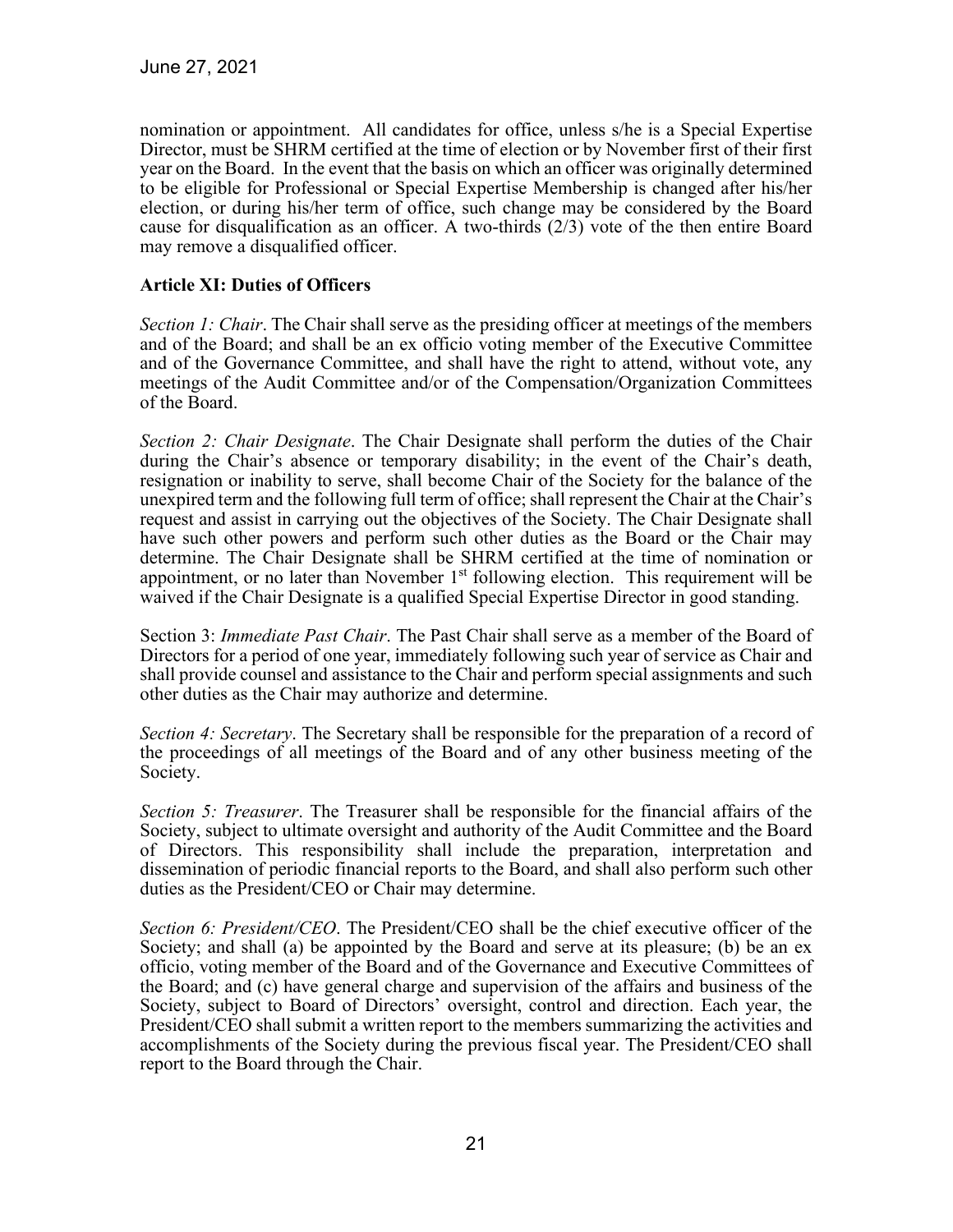*Section 7: Delegation of Authority*. In the case of the absence of any officer of the Society, or for any other reason that the Board may deem sufficient, the Board may delegate the powers or duties of such officers to any other officer or to any Director.

*Section 8: Special Corporate Acts*. All deeds, mortgages, leases, and all other written contracts and agreements to which the Society, as authorized by the Board, shall be a party, upon authorization by the Board of Directors or in accordance with budgets or procedures approved by the Board, shall be executed in its name by Board officers or others authorized by the Board of Directors.

## **Article XII: Committees and Panels**

*Section 1: Standing Committees*. There shall be the following standing committees, each having at least three (3) Board members, with the members (except in the case of the Executive Committee) and chairs of each committee appointed by the Chair and with each expressly authorized by and responsible to the Board, having duties stated below:

- (a) GOVERNANCE COMMITTEE. The Governance Committee shall be composed of members, including the Chair of the Society, appointed by the Chair, plus the President/CEO as an ex officio voting member. It shall develop a recruitment/succession plan for identifying and cultivating professionals to serve as board members of the Society (e.g., determine number of positions to be filled; maintain board profile of skills needed – establish selection criteria (attributes, knowledge, skills, abilities, expertise); ensure diversity (e.g., gender, race, geography, size of company, practitioner/consultant/academic/government); assess current and future needs (determine gaps to fill); review current terms of sitting directors (determine who will be offered additional terms). It shall identify candidates for all national offices and submit the names of the candidates to the Chair for Board approval, who shall in turn direct that ballots be prepared and distributed to the voting members in accordance with Article VIII, Section 1(b).
- (b) AUDIT COMMITTEE. The Audit Committee shall be composed of members of the Board of Directors. All of the Committee members including the Committee Chair shall be appointed by the Chair and shall have no relationship to the Society that may interfere with the exercise of their independence from management. The Committee shall provide assistance to the Board of Directors in fulfilling its fiduciary responsibilities relating to financial policy and reporting practices. It shall meet on the call of the Chair or its chair.

## (c) COMPENSATION/ORGANIZATION COMMITTEE.

The Compensation/Organization Committee shall be composed of members of the Board of Directors. All of the Committee members and the Chair of the Committee shall be appointed by the Chair and have no relationship to the Society that may interfere with the exercise of their independence from management. The Chair of the Committee shall report to the Board of Directors annually, or as necessary, on the Committee's activities and proceedings. The Committee shall assist the Board of Directors in fulfilling its responsibility of ensuring the presence of a competitive compensation philosophy and guidelines for the entire executive and senior managerial group and other staff, including overseeing the planning for development and succession of senior management. The Committee shall also be responsible for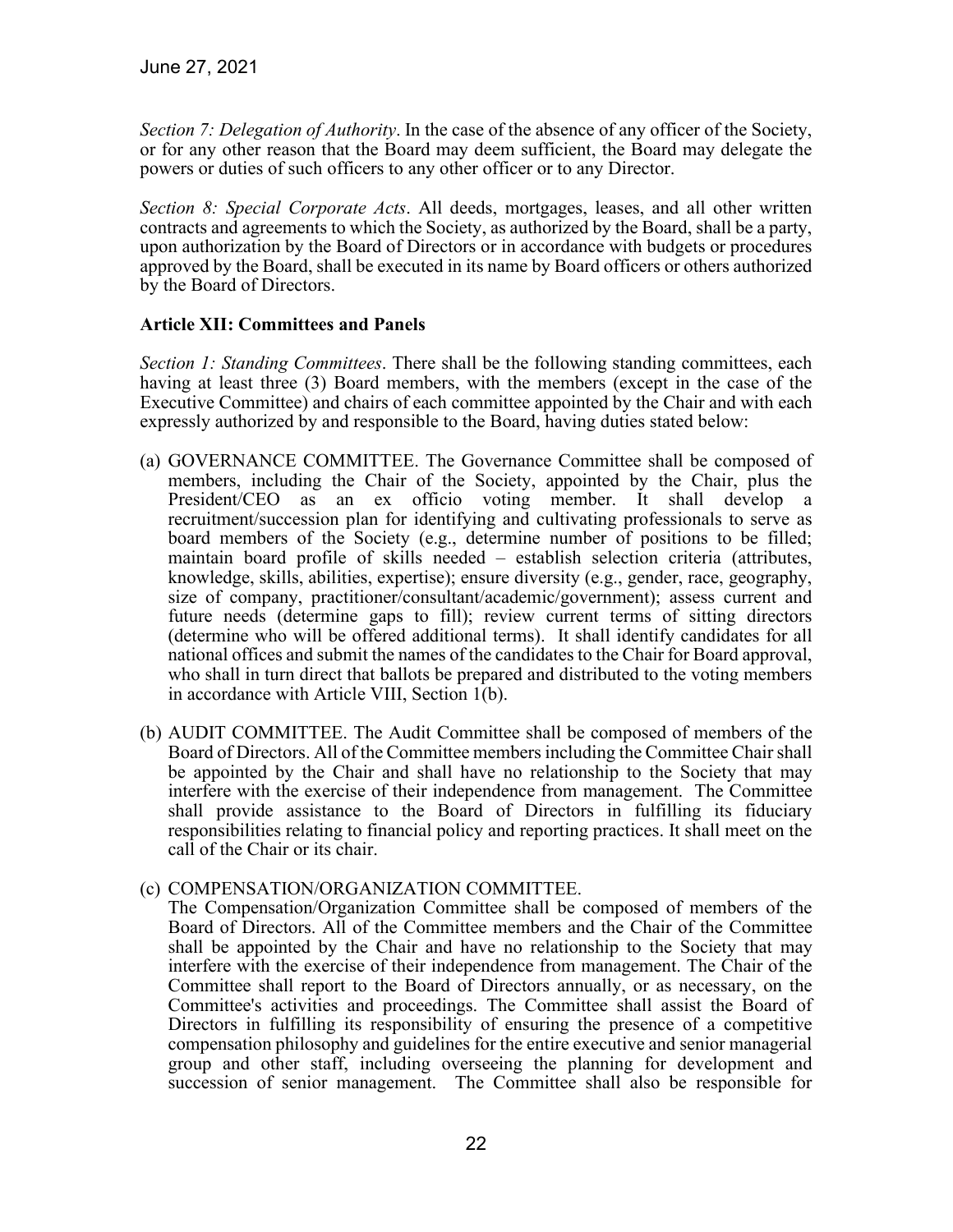reviewing any health, retirement, incentive compensation, or other personnel plans of the organization.

(d) EXECUTIVE COMMITTEE. The Executive Committee shall be composed of the Past Chair, if any, the Chair, and the respective Chairs of the Governance, Audit and Compensation/Organization Committees of the Board, and in years where there is no Past Chair then the Chair Designate. The President/CEO shall be an ex officio voting member. The Executive Committee shall have the authority to act on behalf of the Board of Directors in between meetings of the Board, except that the Executive Committee shall not have the authority to take action on any matter for which the Articles of Incorporation, Bylaws or Ohio law require a greater vote of Directors than a majority of the then entire number of voting Directors. The Executive Committee shall make a written report to the Board of Directors at each Directors' meeting concerning all acts taken by the Executive Committee on behalf of the Board of Directors since the previous Board of Directors' meeting. The Executive Committee shall select Chair-Designate candidate (when applicable) for Board approval.

#### *Section 2: Special Expertise Panels of the Corporation*.

Panels of the corporation to provide functional, subject matter expertise, and service shall be established as designated by the President/CEO upon consultation with the Chair, shall perform such other duties as the President/CEO may determine, and may be dissolved by the President/CEO upon consultation with the Chair. Members of Special Expertise Panels shall be appointed by the President/CEO or his/her designee upon recommendation of a Panel Selection Committee composed of volunteers and staff appointed by the President/CEO or his/her designee. Panel members are appointed for a one (1) or two (2) year term, subject to term limits established by the President/CEO or his/her designee. A panel member may be removed from a panel by the President/CEO or his/her designee, based upon the recommendation of the Panel Selection Committee, if in the sole discretion of the President/CEO or his/her designee it will be in the best interest of the Panel to remove such a member. The President/CEO or his/her designee shall be responsible for directing and coordinating the Special Expertise Panels established by the Board.

*Section 3: Other Committees*. In addition to the committees mentioned in Section 1 of this Article other committees may be appointed by the Chair subject to such conditions or limitations as may be specified by the Board.

#### **Article XIII: Parliamentary Procedure**

Meetings of the voting members, Board of Directors and Committees of the Society shall be governed by the rules contained in Robert's Rules of Order (Newly Revised) in all cases to which they are applicable and in which they are consistent with statute, the Articles of Incorporation or the Bylaws of the Society.

## **Article XIV: Bylaw Changes**

*Section 1. Methods*. The method named in Section 4 of this Article shall be used to change the Bylaws of the Society, unless the Board of Directors determines that in a particular situation the method in Section 2 or 3 of this Article shall be used.

*Section 2*.